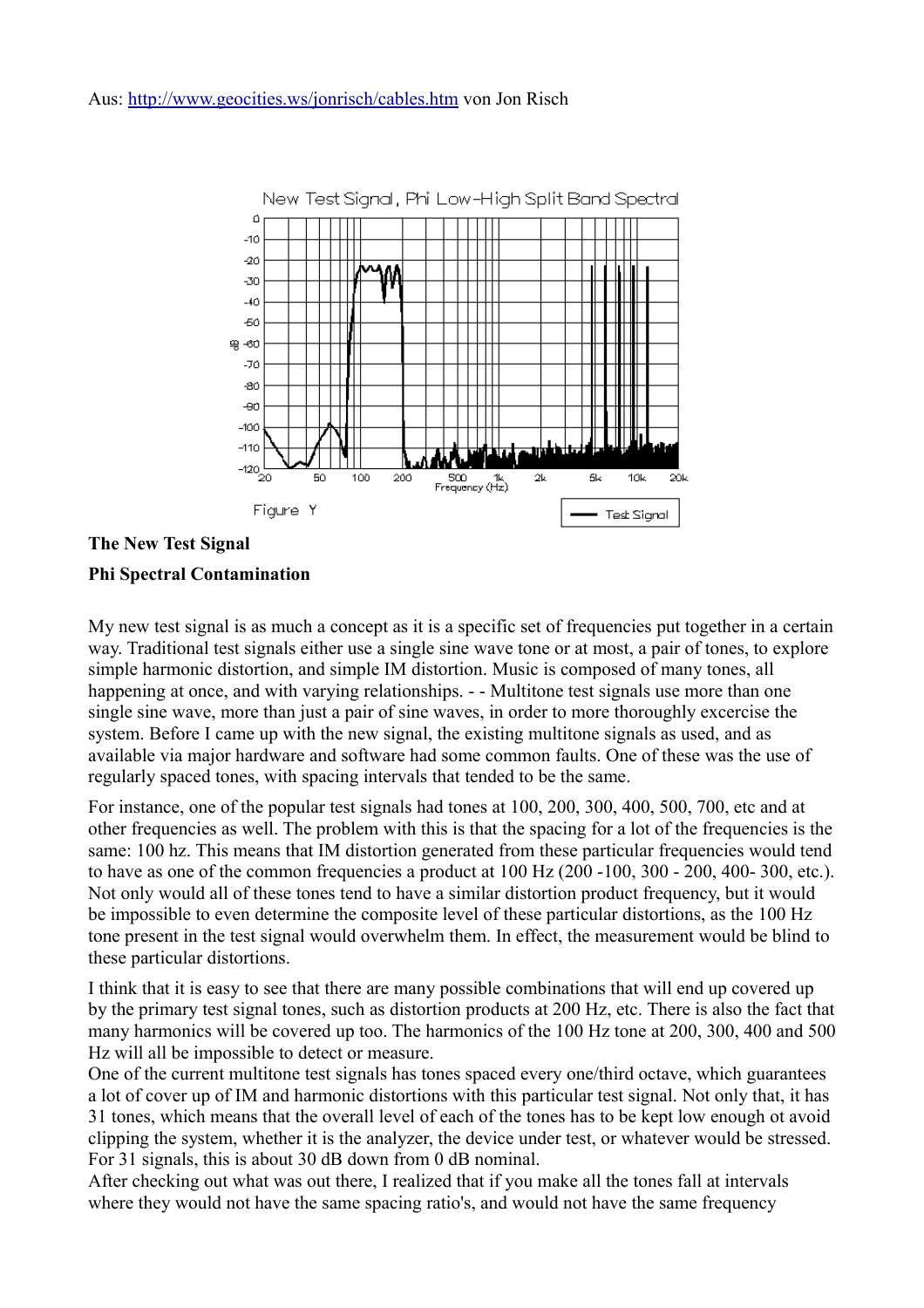intervals, this would avoid the cover-up of the distortion products. This idea in and of itself turned out to not be new, but after checking around, I determined that no one had come up with a consistent method to try and assure that as few of the tones, and all of their distortion products up to higher orders, would not interfere with one another, and not be covered up by the original tones. If you select frequencies at random, there could always be a bad combination, and it would not be easy to predict.

What I wanted was a spacing ratio that would make as many of the products spaced away from one another and from the original tones as much as possible. Eventually, I found that the ratio known as Phi, or the Golden Ratio, did the trick. I started out with simple multitones, and gradually developed several different multitones based on various permutations of the number Phi, including submultiples of useful ratios added to integer numbers.

Besides the use of same spacing intervals, and integer spacing ratios, one of the original multitone test signals, the one that coined the term spectral contamination, used either entirely or primarily out of the audio band ultrasonic signals. The idea here was to stress the component under test and see how it reacted to this stress in terms of in band audio distortions. It also used same frequency spacing with the attendant problems. -

Out of all this came a core of useful test signals that all have their place in terms of sensitivity to various effects and distortions.

There are two basic types: evenly spaced tones using the same Phi multiplier on each subsequent tone, and split band types which concentrate a set of tones at various portions of the spectrum, leaving large areas of the audio spectrum free from stimulus tones. In both cases, the IM distortion products, the cross modulation products, and most all of the harmonic products are free from cover up by the original tones, and free from stepping on one another.

For the distortion products at higher orders that do come within a closer spacing that can easily be distinguished on a spectrum analyzer, there is a simple technique that allows positive determination of the source of the distortion. Again, this is something that was not only impossible with some of the other multitone methods, but was made practical for the first time due to the avoidance of multiple and close stack ups.

### **Final Test Signal Versions**

In addition to working out this spacing relationship, I also came up with a spreadsheet that allows easy determination of the source of a particular distortion, which when used in conjunction with the technique mentioned above, allows you to exactly determine which two (or more) frequencies were the source for that particular distortion product. Final Test Signal Versions Here are the the final versions of the test signals I developed:

Phi 6 Spectral: 100, 261.8, 685.4, 1794.4, 4697.9, 12299 Hz. Individual level of each tone is at -15.6 dB.

Phi 12 Revised Spectral: 100, 122.0, 261.8, 348.2, 685.4, 987.0, 1794.0, 2870.4, 4697.9, 6765.0, 12299, and 16358 Hz. Individual level of each tone is at -21.6 dB.

Phi Low-High Split Band Spectral: 100, 116.18, 134.98, 156.80, 182.19 and 4697.9, 5927.8, 7479.7, 9437.9, 11909 Hz. Individual level of each tone is at -20 dB.

Phi Low-Mid Split Band Spectral: 100, 116.18, 134.98, 156.80, 182.19 and 986.99, 1245.4, 1571.4, 1982.8, 2502.0 Hz. Individual level of each tone is at -20 dB.

Phi Tri-Band Spectral: 100, 116.18, 134.98, 156.80, and 986.99, 1245.4, 1571.4, 1982.8, and 6764.9, 7618.5, 8579.8, 9662.5 Hz. Individual level of each tone is at -21.6 dB.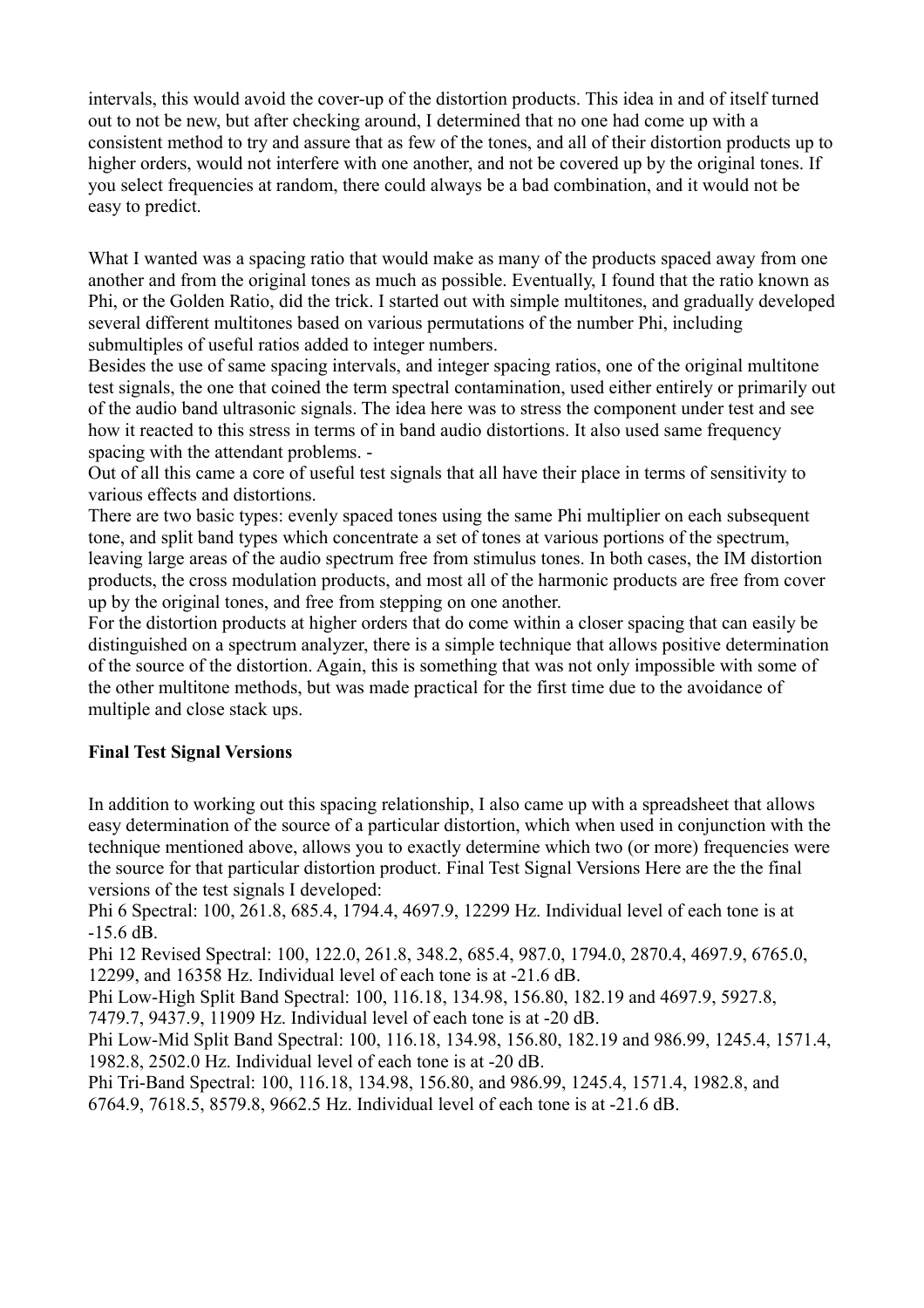For my tests, I generated the tones in the digital domain, burned them to a CD-R, and used a squeaky clean CD player as the test signal source. Analysis was performed on a 16 bit FFT based system, using 8K point FFT's. This results in 4096 real data points within the audio band, resulting in an approximately 5 Hz bandwidth for each FFT frequency bin. Other instrumentation for FFT spectrum analysis is available that is capable of more than 16 bits, with resolution up to 64k FFT's, which makes the FFT bin width about 0.6Hz wide. Some of these cost a fortune, and others as little as a current PC with a studio grade sound card and the appropriate software.

During the course of testing, it was found that CD players had measurable amounts of IM distortion, and all measured different using these test signals. So much for all CDP's are alike. I used a CDP that had near source signal levels of output distortion so as not to compromise the dynamic range of my measurements. To my knowledge, no one has published anything about these IM distortion differences, probably because they do not tend to show up with traditional two-tone IM tests as well. One player showed lower SMPTE IM and harmonic distortion levels, yet had significantly higher levels of Phi Spectral IM distortion than another player. Many other measurements were made as well, a very high quality cassette deck was compared to a mini-disc deck; digital electronics were tested and compared, raw loudspeakers and loudspeaker systems were tested and compared. Each one of these audio components reacted in their own specific fashion to the test signal, and in most cases, levels of the traditional IM and harmonic distortions were inconclusively low between the various component test pairings. Sometimes one unit would look significantly better using traditional measurements, yet end up measuring much worse using the multitone. The correlation between which unit sounded good, and which didn't followed the Phi Spectral measurements almost exactly.

Of course, there was one other audio component that was measured: speaker cables.

#### **Check out other Spectrals**

A quick note: one of the current spectral contamination measurements is currently being used at Mix magazine for studio monitor reviews.

Check it out at : http://www.mixmag.com/ and click on the "Tannoy Reveal 2-Way Reference Monitors" link, and go down to Fig. 4. Note the number of tones at even frequency intervals. One other thing about my version of Phi Spectral signals. They have a very high crest factor, on the same order as the amount of individual tone reduction factor, or a little less. That is about 15 to 21 dB of crest factor. This is also more like real music, instead of a single sine wave with it's 3 dB crest factor.

### **Testing Speaker Cables with the PHI Spectral**

Now that I have covered a little bit about the test signal itself, I will go into the actual cable tests. Explanation of Measurements In measuring cables, I hypothesized that for bi-wired speaker cables, the big difference would be in the current flow, as the impedance's of the crossover would create a preferential situation with regard to the flow of current in the woofer cable vs. the tweeter cable. To check this, I used a Pearson Electronics Model 411 current sensor

(http://www.pearsonelectronics.com/) to measure and analyze the current flow in the speaker cables. No other method of measurement will yield the same information, as a series resistor to convert the current to a voltage will introduce it's own resistance, tending to swamp any speaker cable differences out. Voltage measurements will not provide the same information, unless you are using a resistor load, without crossovers and actual speakers involved. I initially tested a single 12 gauge zip cord against my cross-connected 89259 in bi-wire mode, that is what was published in my AES preprint. The deadline for that paper was June 15th, since then, I have tested various combinations of gauges, various retail audiophile cables, all of which have been tested in bi-wire and single cable modes.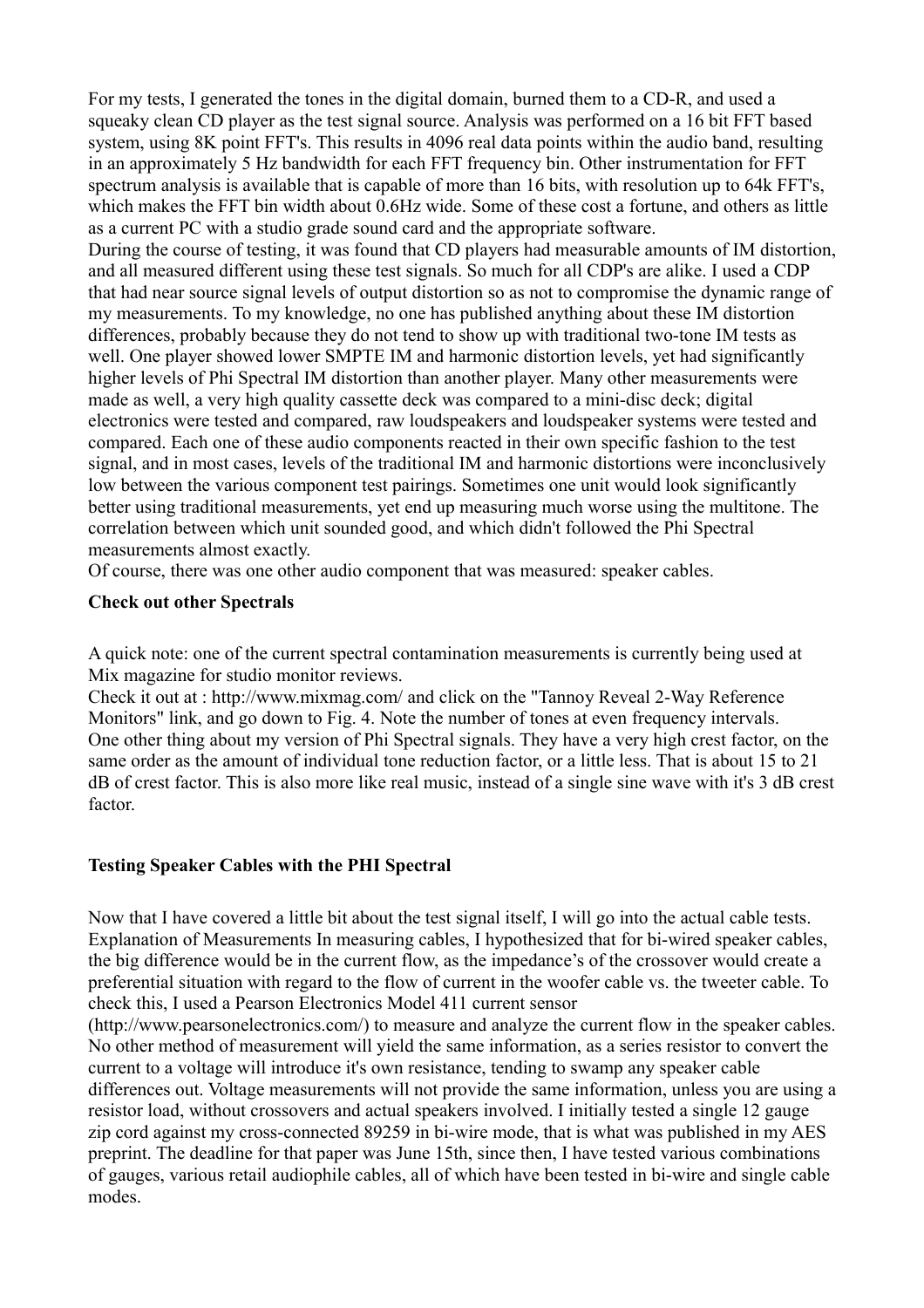While I have found differences between single speaker cables of 3 and 4 dB between the various cables in single wire mode, which I believe to be repeatable and consistent, but these small changes would no doubt be questioned endlessly by certain parties, so I make no definite claims for these results, other than to relate them for future study. Perhaps a 20 or 24 bit analyzer with the appropriate resolution can quantify these cable differences more clearly. Gauge did not strongly influence the distortion levels, the difference due to smaller and larger gauges were well within the measurement error limits, while the differences between audiophile cables and zip cord were generally higher, although not above a level beyond any doubt, as I have indicated above.

## **Analysis**

When I obtained the distortion plots for the bi-wire vs. single wire conditions, I was careful to analyze the results, so as to fully understand what was going on. At first, I felt that the reductions might be due to the simple aspect of the crossover impedance's, and that perhaps the distortion reductions followed the crossover curves. Close examination revealed that not only does the distortion plot NOT exactly follow the curve of the crossover current flow (this can be examined by looking at the web site, page7 vs. page 8, and comparing specific frequencies. I posted a set of example frequencies and discrepancies earlier in response to concerns about the crossover roll off being the only valid effect here.) but for the Phi Spectral signal, the crossover roll off DOES NOT DIRECTLY AFFECT THE DISTORTION PRODUCTS AT THAT PARTICULAR FREQUENCY because they are not generated by any frequencies at that location in the frequency domain, but by the bundle of tones at the low end and at the high end! The distortion products would not be affected by the current flow (or voltage) frequency response at that point on the graph!!!! In order to make this perfectly clear, let me give a concrete example. For instance, the distortion spike at just above 1 kHz in Fig. Z on page8 at the web site. It is about 25 to 27 dB higher for the single cable than it is for the bi-wired tweeter cable. Now even if we completely ignore the fact that this distortion product derives from a pair of original tones that are either in the 100-200 Hz band, or in the 4.7 to 11 kHz band, and pretend that it is tied precisely to that point in the frequency domain, there is something inconsistent with the accusations made: the current flow for just the tweeter cable is only down 15 dB from the peak current flow, not 25 dB If we look at the current flow for the single wire cable, it is at a level that is only 4 dB higher, not 25 dB. I will post this graph, to be called Fig. W, on my web site at page9.

### **New Test Signal - Measurement**

I will repeat this: the entire band of distortion products from 200 Hz to 4.7 kHz in Fig. Z DO NOT LIVE AT THOSE FREQUENCIES, they exist because of IM between two other frequencies far removed from that locale, and any local deviation in FR is not tied directly into their levels! Remember, we are looking at the current distortion IN THE CABLES, not anything else at this point.

I will now go over exactly how the distortion manifests.

How can the distortion in the speaker cables manifest to our ears? The woofer only has significant acoustic output up to about 9 or 10 kHz, while the tweeter only has significant acoustic output down to about 1 kHz. Any distortion that would be audible could only come from output below the 9 or 10 kHz that the woofer can have output at, and above 1 kHz for the tweeter.

The crossover IS rolling off the drivers output, there is no doubt about this. What may get overlooked, is that any distortion reduction can only come between the acoustical roll off and the crossover roll offs for each driver. There is indeed a limited range where the distortion will manifest for each driver.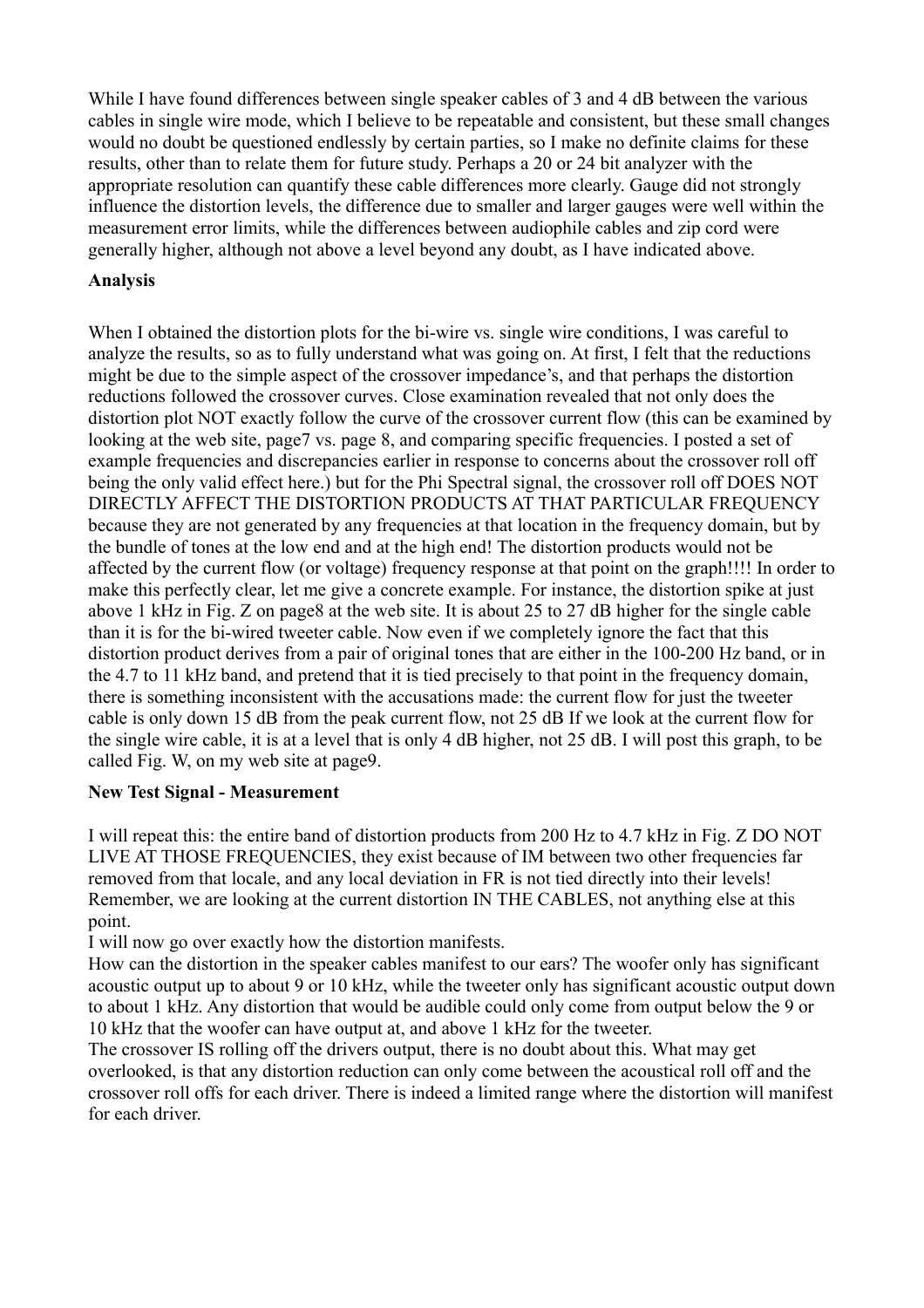For the tweeter of this particular speaker system, under these conditions, that range is from 1 kHz to about 6 kHz, and for the woofer, that range is 6 kHz down to about 3 kHz, with the crossover at about 3 kHz for this system. At 1 kHz, the crossover voltage tweeter output will be down approximately 20 dB, and approximately 10 dB at 3 kHz. For the woofer, it is down 10 dB at 3 kHz, and 20 dB at 6 kHz.

The crosover roll off itself may be considered as part of the reduction, but this roll off is applied to both the signal coming from the tweeter bi-wire speaker cable AND to the single speaker cable, so that any advantage this represents will be present for both cables equally. So the amount of reduction in distortion is maintained, despite the roll off inherent in the crossover.

If all the various factors are taken into consideration, as I have explained them, the amount of distortion reduction could be said to be about 15 dB in a region from about 2 kHz to about 5 kHz for the tweeter, and for the woofer, a difference of about 3 to 5 dB in a region from 3 to 6 kHz or so. There may be lesser reductions outside these bands, and this is not taking into account other factors which I feel might make these levels, regions and amounts more significant than they seem at first glance.

So the actual amount of distortion reduction is not actually 20 dB, even though there were regions on Fig. Z that had 25 dB differences at frequencies that might have been relevant with a casual analysis. It is more like a range from about 15 dB to 3 dB over a frequency band from 2 kHz to 6 kHz in terms of what would possibly be audible.

Note that these levels and range is just for this particular test signal, some of the other Phi Spectral test signals gave different results, being based on different frequency mixes. The Phi Tri-Band for instance gave a wider frequency range, while the Phi 12 Revised gave a few isolated level differences that were at the 15 dB point or more, all things taken into consideration as above.

Tech Details; Drive level for Fig. Z was 2 VRMS into the 4 Ohm nominal load the speaker system presents, so that the RMS level of the signal was at 1W, due to the crest factor, the signal peaks would be hitting 80W or slightly more. 0 dB on the graph equals 1 ampere. The noise floor of this particular measurement is approx. -90 dB.

Repeatability of the measurements made using the current probe, the 16 bit FFT and the entire measurement chain were fairly consistent, with up to a maximum of 1 to 2 dB of variation in the higher frequencies, and up to 2-3 dB of level variations in the lower frequencies. Frequencies below the 100 Hz test band tended to vary more due to the FFT bin size and LF hum and noise.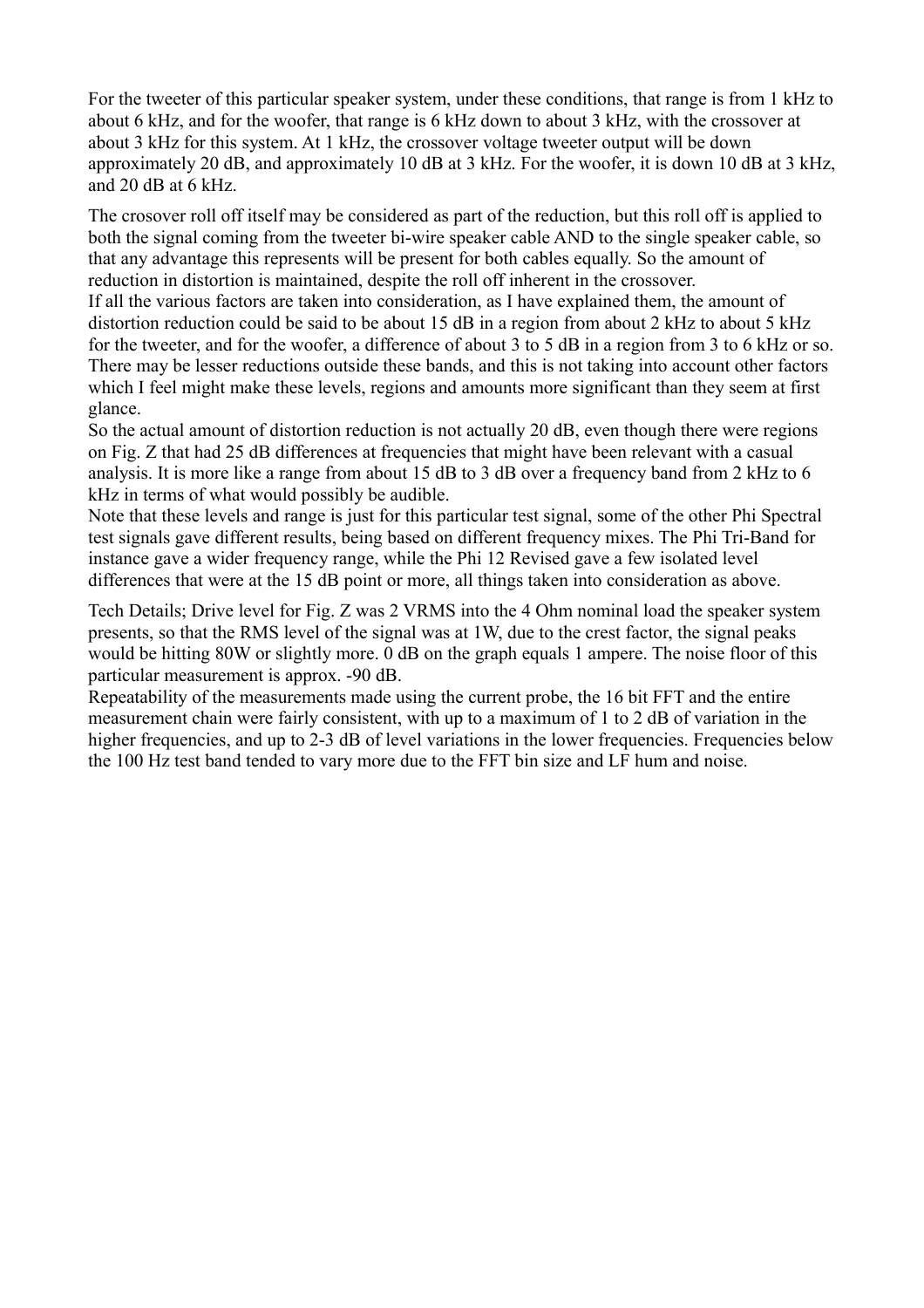#### **Bi-Wiring Measurements**



#### **Current Flow Through Bi-Wire Speaker Cables**

Fig. X is a graph of the current flow through the two different cables in a bi-wire hookup. Note that the woofer cable carries mainly lows, and the tweeter cable mainly highs. - - - - This is what accounts for the advantage bi-wiring has over a single cable, the current flows for the highs and lows are separted, and the resultant magnetic fields are separated too.



### **Single Speaker Wire vs. Bi-Wired**

This graph shows the reduction in IM distortion products when using two separate speaker cables to the separated crossover sections of a speaker, otherwise known as bi-wiring, compared to using a single speaker cable. - - - - Only the single cable vs. the tweeter cable is shown here for clarity.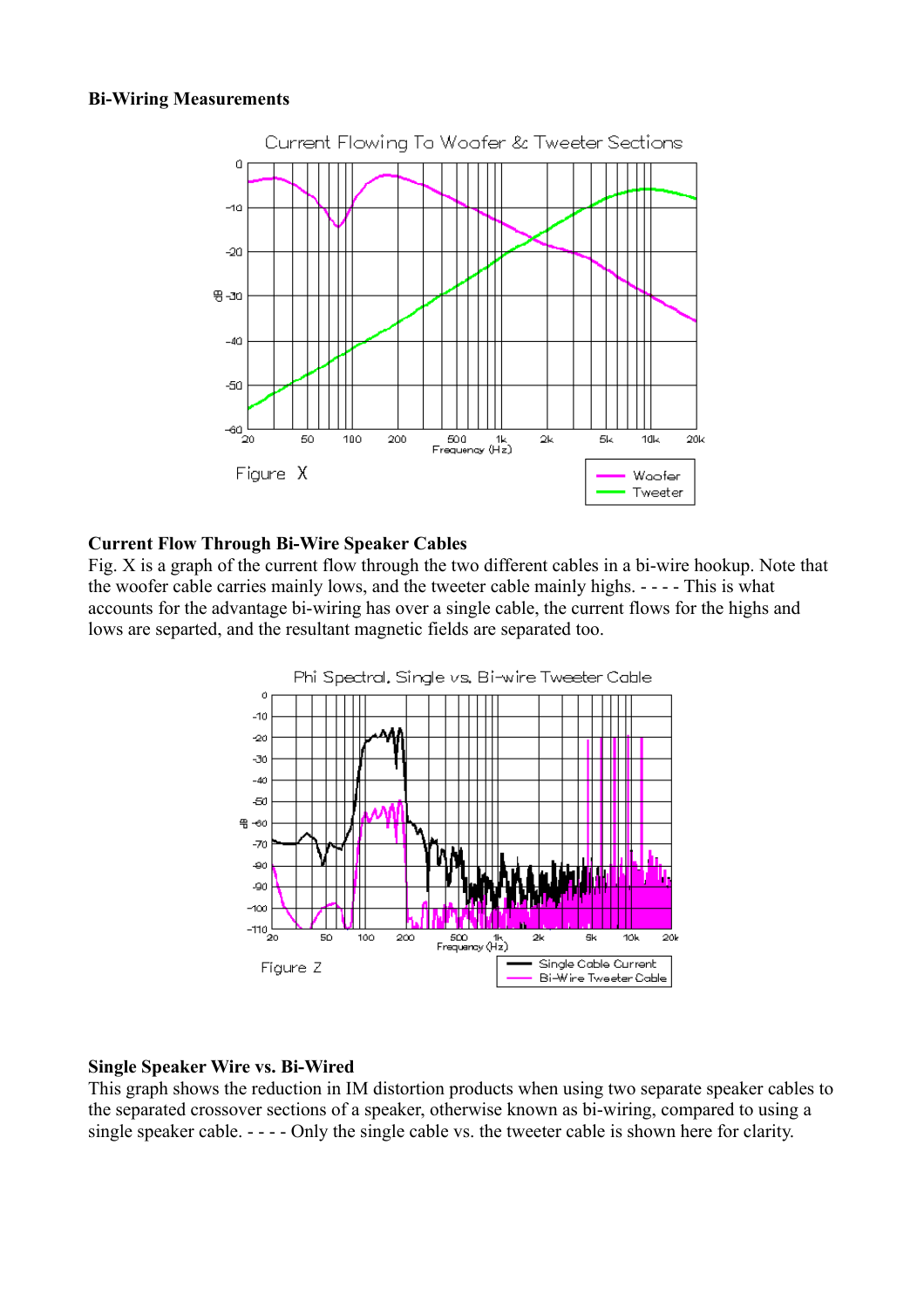#### **The graph depicts curent distortion products.**

The distortion products depicted are detected using a current probe, and consists of current distortion in the wire. - - - The current is what moves a dynamic speaker, and is involved with driving most electrostats via a step-up transformer. - - - - Current produces a magnetic field, and my theory is that it is the reduction of the intermodulation of the low frequency magnetic field with the high frequency magnetic field that provides the great reduction in IM distortion products measured.



**\***

This is a different measurement than in my AES preprint, #4803, but it shows the same effect. ----The AES preprint outlines the development of the test signal, and shows measurements of many different audio components, including CD players, cassette decks, mini-disk players, loudspeakers, and digital electronics. - - - - The test signal can effectvely be used for any type of audio device except perhaps a microphone, and a loudspeaker with low enough distortion could measure a mic to the limits of it's residual distortion. **Current Draw of the Single Wire**

The graphic below shows the current draw of the single speaker cable. - Compare this to Fig X on page7.



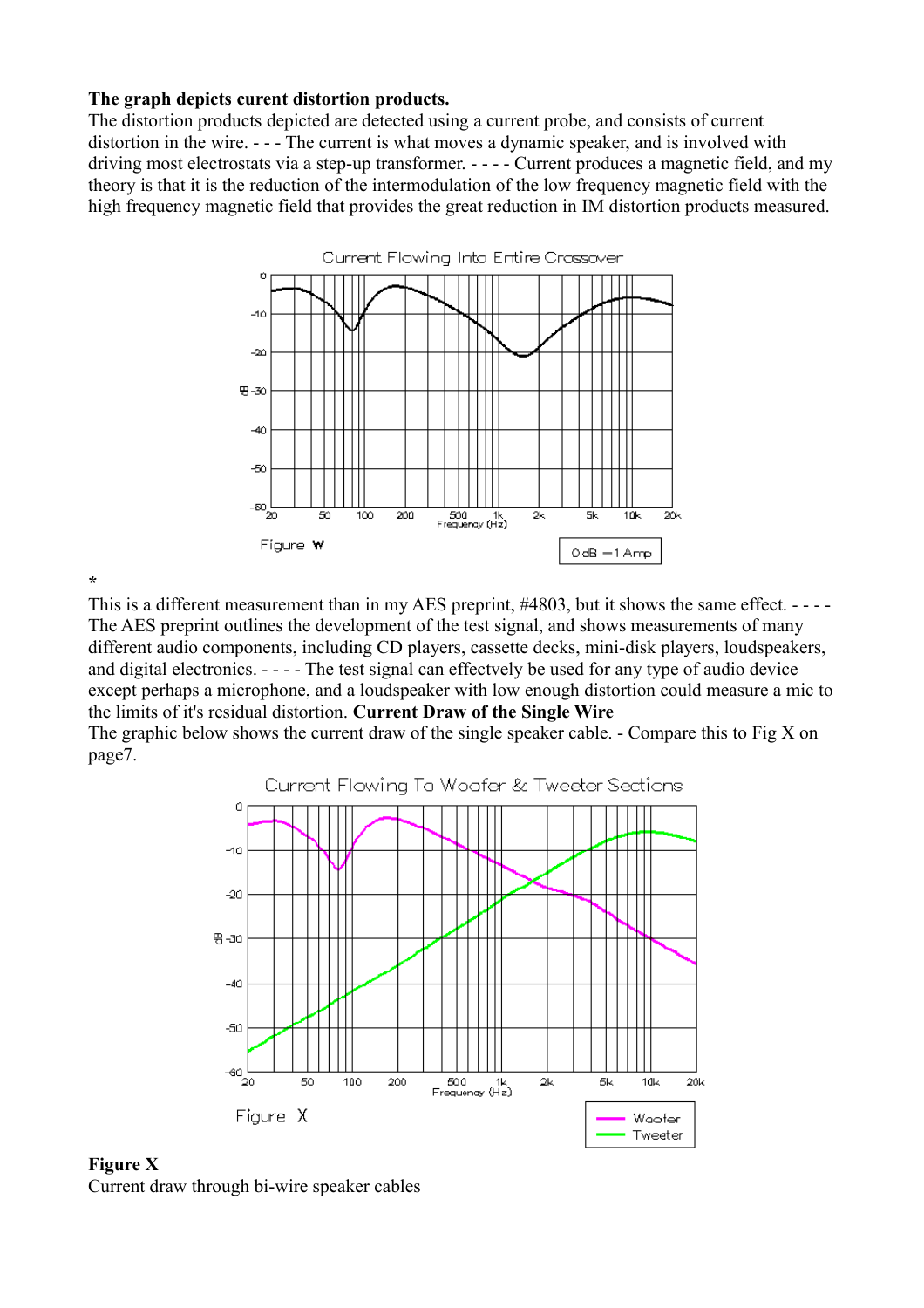http://www.aes.org/e-lib/browse.cfm?elib=8377

# **AES E-Library**

## **A New Class of In-Band Multitone Test Signals**

An in-band multitone test signal designed to maximize detection of harmonic, intermodulation, aharmonic, and cross-modulation products, despite the presence of multiple frequencies in the test signal, is presented. Measurements of electroacoustic systems are presented and contrasted against traditional harmonic distortion and intermodulation measurements. Measurements of other audio components, such as electronics, is also explored.

Author: Risch, Jon M. Affiliation: Peavey Electronics Corp., Meridian, MS AES Convention:105 (September 1998) Paper Number:4803 Subject:Instrumentation and Measurement

## A NEW CLASS OF IN-BAND MULTITONE TEST SIGNALS Jon M. Risch, Peavey Electronics Corp., Meridian, MS. USA Copyright 1998

Presented at the 105th Convention of the Audio Engineering Society 1998 September 26-29th, San Francisco, California as preprint #4803

### Abstract

An in-band multitone test signal designed to maximize detection of harmonic, intermodulation, aharmonic and cross-modulation products, despite the presence of multiple frequencies in the test signal, is presented. Measurements of electroacoustic systems are presented and contrasted against traditional harmonic distortion and intermodulation measurements. Measurements of other audio components, such as electronics, is also explored.

#### 0. Introduction

One of the stimuli for this project was a search for a test signal to better correlate with perceived listening clarity. Examination of a device using only harmonic distortion measurements does not provide a straightforward and consistent relationship between the measurements and listening results, especially once the measured harmonic distortion falls below a certain level. Traditionally used intermodulation test signals were considered, but these typically tend to provide only a few intermodulation or crossmodulation products within the audio band. Multitone signals looked to be the most promising type of measurement, as these would provide a complex stimulus for the DUT, and generate a larger number of intermodulation and crossmodulation products.

- 1.0 Limitations of Existing Signals
- 1.1 Harmonic Distortion

It can be confusing to try and correlate harmonic distortion measurements with what is heard. Once harmonic distortion levels are below several percent in the midband, it is a tossup as to which device will sound better or clearer. Up to a certain point, a given level of even order harmonics are more benign sonically than a given level of odd order harmonics, while higher orders are generally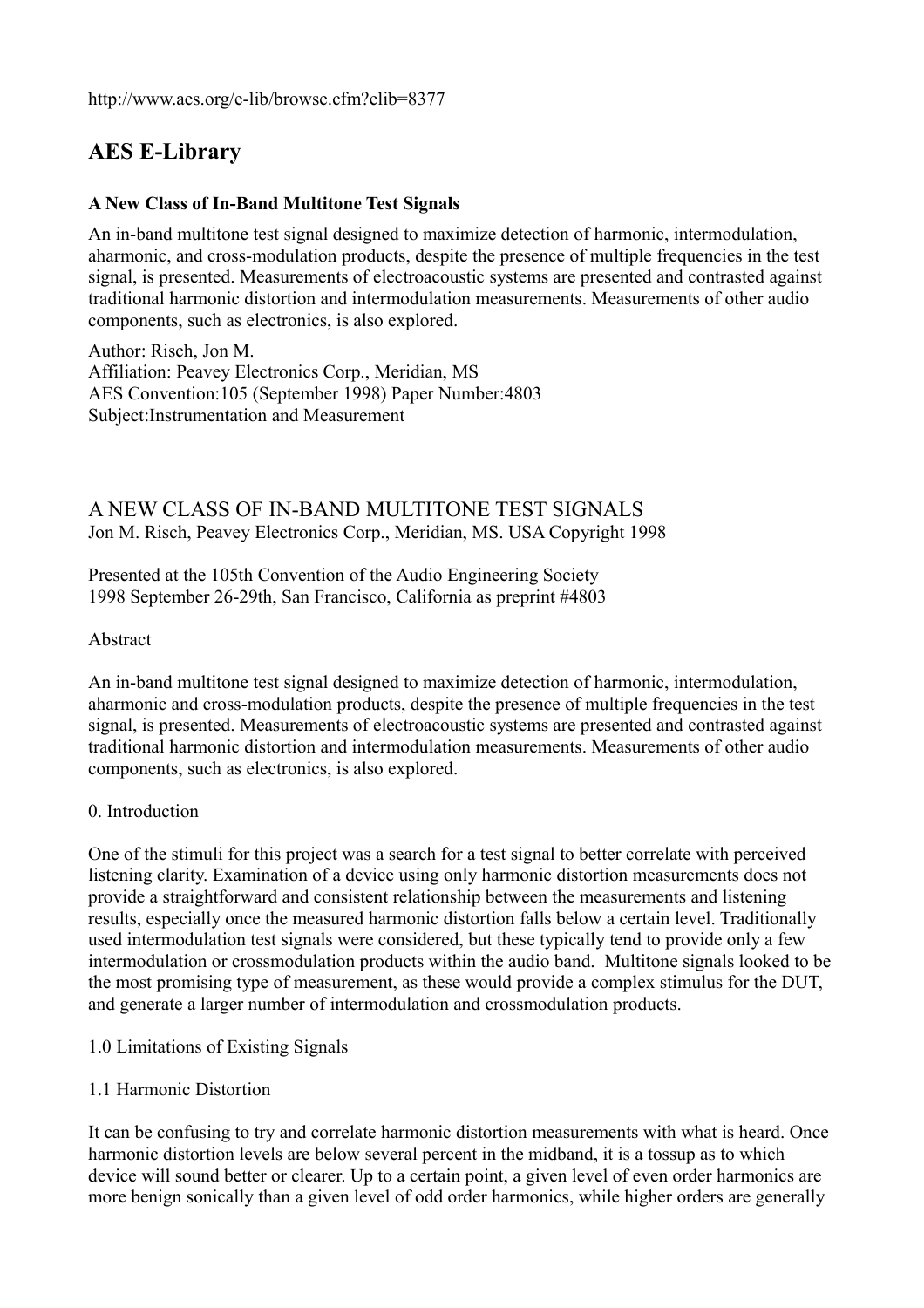more irritating than the lower order harmonics. A significant amount of second harmonic distortion may actually sound preferable to much lower amounts of third or fifth harmonics. A certain amount of second harmonic distortion may even be preferred to a system that has little or no second harmonic distortion. With all these confusing factors, harmonic distortion is not a clear cut way to evaluate a system or device once the levels have reached typical values for a modern high performance audio device.

## 1.2 Intermodulation Distortion

Intermodulation distortion measurements typically use just two tones, such as SMPTE, DIN, or CCIF, with a limited number of intermodulation and crossmodulation products within the audio band. There are a few three tone intermodulation tests that were proposed, but they have not become popular or mainstream tests. (1) The classic two-tone tests are severely limited in how much distortion across the audio band they will expose. Even performing tests using all the variations of the mainstream standards will still leave large gaps in the characterization of the DUT's intermodulation distortion performance, and consume a fair amount of time.

## 1.3 Spectral Contamination

Spectral Contamination testing has been proposed by Sokolich and Jensen (2). This looks more promising, but one of the proposed test signals covered in the paper is completely outside of the audio band, with signal stimulus extending from 150 kHz to 300 kHz, and it uses equal frequency spacing; in the example used in the paper, 9.36 kHz. The other proposed test signal spectrum extends from 10 kHz to 25 kHz, and has 120 Hz signal spacing. Equal frequency spacing means that many of the various intermodulation products and even some of the crossmodulation products will have the same resultant frequency. In the out of band version, this does generate a range of signals spaced 9.36 kHz apart in the audio band. For the 10 kHz to 25 kHz stimulus with 120 Hz spacing, the audio band distortion products tend to be at 120 Hz spacing, with a lot of the products at 120 Hz.

Placing the stimulus frequencies all outside of the audio band means that the device or system under test must possess greatly extended bandwidth and a concurrent extension of linearity, which may or may not relate to use within the audio band. It also means that the signal is ineffective for use with inherently bandwidth-limited systems such as loudspeakers, and most current digital audio systems. Additionally, the distortion products must all be of two kinds: crossmodulation products that divide down into the audio band and intermodulation products that subtract down into the audio band. No harmonics will be present within the audio band.

The version with the stimulus band from 10 kHz to 25 kHz still limits the use to wide band electronics, and precludes most digital and acoustic systems from being measured with this signal. It has similar restrictions as to what distortion products are displayed.

A third test signal is suggested, one which has signal components within the audio band, and a space or gap left in the middle of the band. This is designated as an "in-band" measurement. No frequencies or other details are suggested, and no measurements were performed using this signal in the Sokolich and Jensen paper.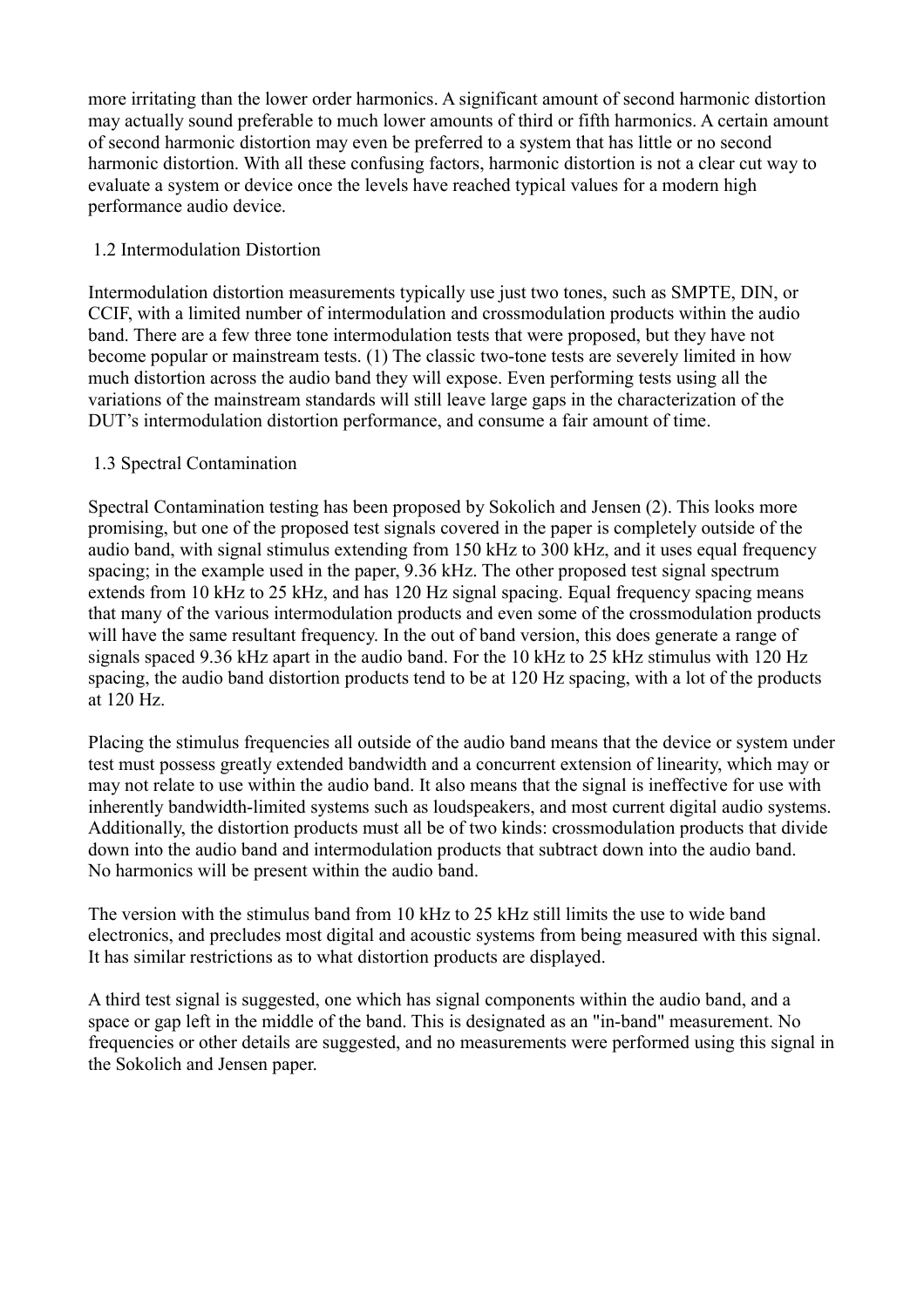#### 1.4 SYSid Version of Spectral Contamination

Spectral contamination as performed by the SYSid measurement system has an in-band form of spectral contamination measurement. This signal has already found some use in correlating perceived clarity with the measurement (3). However, the usefulness is not as complete as it could be. In the default setup file, the frequencies either have equal spacing, or arbitrary spacing between the multiple frequencies. A total of 15 tones are used, with default frequencies of: 80, 100, 120, 160, 200, 240, 300, 400, 500, 700, 900, 1200, 1500, 2000 and 3000 Hz, which is spacing of: 20, 40, 60, 100, 200, 300, 500, 1000 Hz, this yields frequency to next frequency ratio's (or multiplier's) of 1.2, 1.25, 1.33, 1.4 and 1.5, not necessarily in any given order.

A formula is given in the owner's manual to achieve equal log spacing within a specified band, but this results in tone spacing that are a product of a given chosen bandwidth and number of tones, and has no other purpose other than to provide the equal spacing. The results from this formula are virtually random with respect to frequency spacing ratio's. A utility is provided called GENFN, which allows custom selection of the test frequencies for the SYSid spectral contamination test. The test frequencies selected and entered are placed into the closest FFT bin. This is done to maximize the ability of the FFT to examine the frequencies between these filled bins, but may make the spacing turn out to be less than optimum.

There is an admonition in the owner's manual to avoid making the test frequencies an integer multiple of one another, but this does not prevent the frequency spacing from generating intermodulation or crossmodulation products that can be covered up by a primary tone. For instance, intermodulation products that fall at 100 Hz or 200 Hz are completely masked by the primary tones at these frequency's. These frequency spacing allow the harmonics of the lower frequency test signals to be covered up as well, so even simple harmonic distortion products are hidden for some of the test signal tones.

The sheer number of tones can also present a problem in some cases, as the level of individual tones within the multitone signal must be at least 23.53 dB down from nominal in order to avoid clipping and other gross errors due to phase shifts in the system under test. This effectively limits the available measurement dynamic range with a 16 bit testing system to about 72 dB or less. The author is not aware of any capability within SYSid to set the relative phase of the various test tones.

Also, the number of tones within that frequency range makes it difficult to ascertain exactly where the distortion products are coming from, due to limitations in spectrum analyzer resolution. The density of the primary tones makes it hard to clearly ascertain the origin of the distortion products that are not already covered up by primary tones. This forces the use of the highest spectral resolution that the system is capable of, and still limits how accurately some of the distortion products can be ascertained.

Another concern with the SYSid default setup frequencies is that lower order harmonics are only present up to a certain point. The last primary frequency in the test signal is 3 kHz, and stopping the test signal content at this frequency limits the ability to determine both the level of harmonics for the rest of the audio band above 3 kHz, and the ability to detect intermodulation and crossmodulation products at higher frequencies. The limited band that the signal covers essentially limits it's use to the upper bass and midrange. Two or three way speaker systems would have virtually no excitation of the tweeter with this test signal.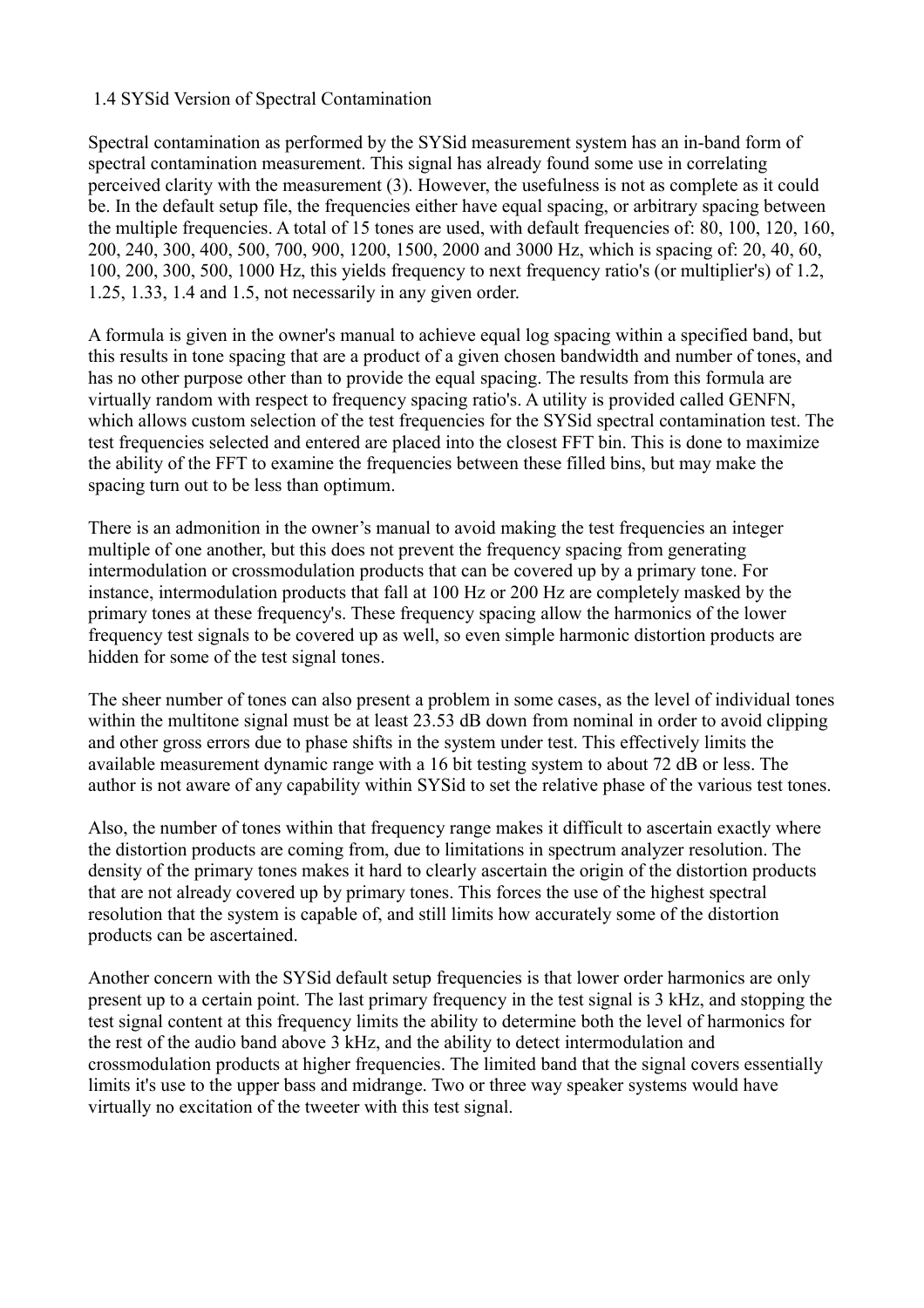The sequence starts out fairly low at 80 Hz, or even lower if a default file with a start frequency of 60 Hz is used, which is beyond the full capability of some smaller speaker systems and some other bandlimited systems. In my opinion, a widely acceptable test signal should be useful on almost any audio device, even a bandlimited one. A low frequency of 100 Hz is more appropriate for a test signal to have a more universal application.

To the credit of the designers, the flexibility of the SYSid test system allows the user to generate a user defined set of spectral contamination test tones. This will enable the SYSid system to take advantage of the newly designed test signals presented herein.

### 1.5 Audio Precision Multitone Signals

The Audio Precision System One DSP and System Two both have a multitone in-band test signal capability, with the default setup having frequencies spaced according to 1/3 octave ISO centers, which is a multiplier ratio of 1.25. With this spacing, every third frequency is spaced an octave apart, and the resultant frequencies often end up at even spacing amounts. A total of 31 separate tones are used, which reduces the dynamic range available. Individual tones must be at -29.83 dB from nominal, unless phase manipulation is used to reduce the crest factor. As noted earlier, this may not be a good idea if the system or device under test is known to have amplitude roll-off in the audio band, excess phase shifts or time delays built into the system.

Audio Precision does adjust the frequencies to correspond to an FFT analyzer bin center frequency, in order to maximize the ability to use the empty analyzer bins to best advantage. These 31 frequencies are: 16.15, 21.53, 26.92, 43.07, 53.83, 64.60, 80.75, 102.28, 123.82, 156.12, 199.18, 253.02, 317.61, 398.36, 500.65, 635.23, 802.11, 1001.3, 1248.9, 1598.8, 1997.2, 2503.2, 3154.6, 3999.8, 4995.7, 6352.3, 7999.6, 10002, 12500, 16005, and 19999 Hz. Note that none deviate from the standard ISO centers by more than about 5 Hz.

This does offset the exact regularity that would tend to occur with such ISO-center frequency spacing, but since the analyzer bins are limiting the ability to resolve the distortion products to any better accuracy, these minor offsets are not very effective in avoiding intermodulation and crossmodulation product cover up, or harmonic cover up by the primary tones. Even with the slight offset in the stacking up of harmonics, intermodulation and crossmodulation products will not be able to be resolved due to the inherent width of the FFT bins.

The Audio Precision systems can be programmed or set to generate and test using any frequencies chosen by the user, but they do not offer a means or advice on avoiding the generation of multiple distortion products at the same resultant frequency, and at the same frequencies as some of the primary tones.

There is an AP codec test signal (5), which has two bands of 8 frequencies (16 total) separated by a two octave gap. These are not all at ISO centers, +/- the FFT bin center, but they still exhibit some stacking of distortion products. This test signal is similar to the one proposed by Sokolich and Jensen.

The frequencies are: 53.83, 123.82, 209.95. 312.23, 446.81, 608.31, 807.50, 1060.5, 3999.8, 5022.6, 6287.7, 7859.6, 9808.4, 12230, 15234, and 18965 Hz.

The frequency spacing for the various tones is not according to any pattern or design that is readily apparent. Information about this particular AP test signal was not received until the basic research for this paper had been completed.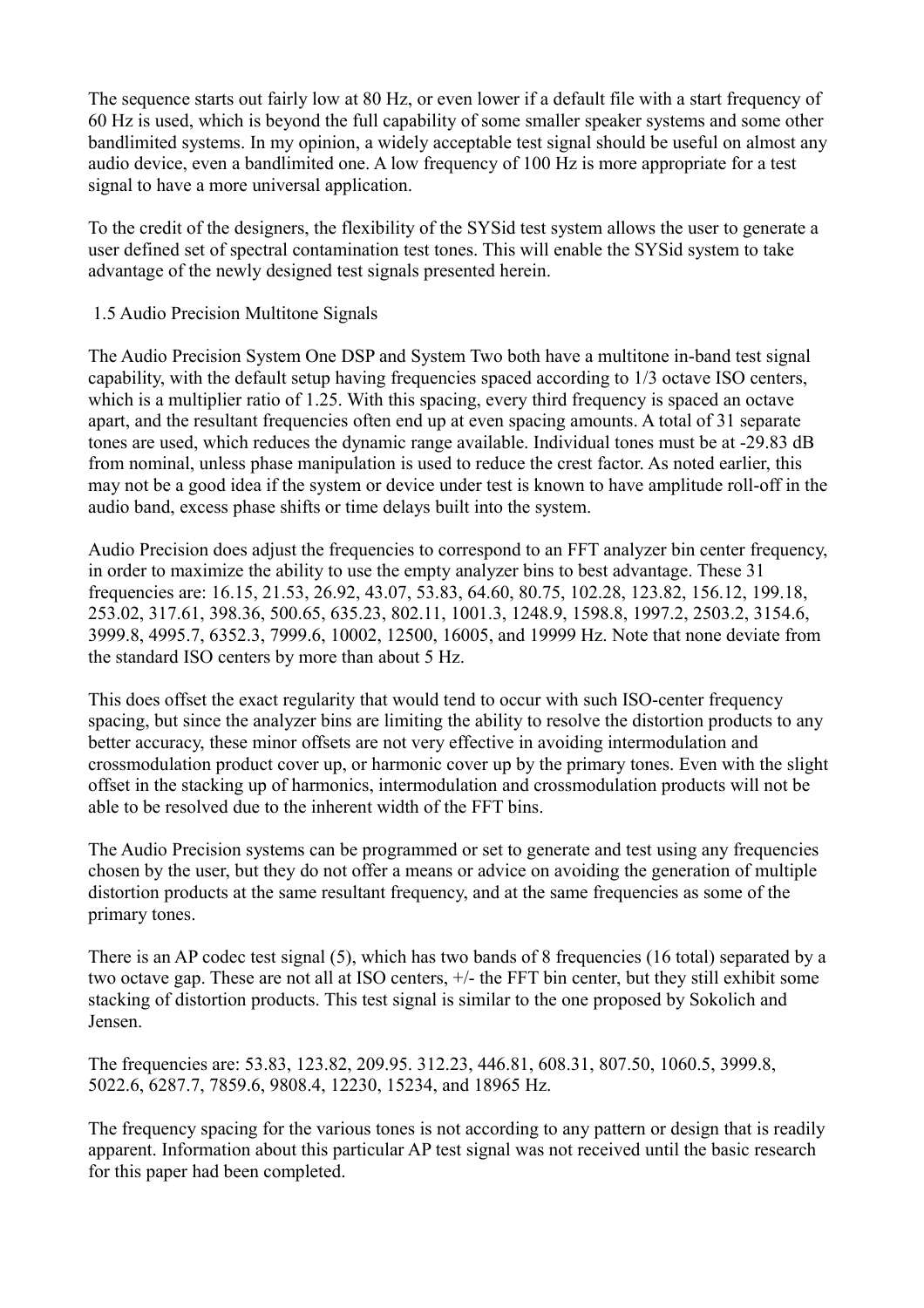### 2.0 New Spectral Contamination Signal

After discovering that harmonic, intermodulation, and crossmodulation products were being masked to one extent or another by the present implementations of spectral contamination tests, I sought a series of frequencies which would avoid this problem. A number of options were explored, and while frequencies could be picked at random, or arbitrarily, it was felt that some sort of defining function or multiplier would be more useful and consistent. It was found that a multiplier based on the Golden Ratio, or the final ratio of the mathematical Fibonacci sequence, of 0.618034 worked very well. By using a multiplier of 1.618 or 2.618, a sequence of tones is generated that avoids any of the harmonics, and almost all of the intermodulation and cross-modulation products from being covered up spectrally by any of the other tones or products.

### 2.1 Working Criteria

It was desired that the tone sequence start and stay within the audio band, so that bandlimited systems would be fully excited by the test stimulus. Accordingly, 100 Hz was arbitrarily chosen as a start frequency that was well within the range of even small multimedia loudspeakers. This results in a series of 6 tones using the 2.618 multiplier at frequencies of: 100, 261.8, 685.4, 1794.4, 4697.9, and 12299 Hz for the test signal I call the Phi6 spectral signal. Figure 1 graphically depicts the FFT spectrum of the signal as output from a CD player, through a mixer for level control.

In an effort to limit the loss of dynamic range, it was decided that there should be a practical limit to how many tones were used. Starting from 100 Hz, and using the 1.618 multiplier, 12 tones within the audio band result, and this was felt to be a good upper limit. Using a much lower frequency only results in a few more tones within the audio band, and these frequencies are all fairly low.

The 12 tone signal using the 1.618 multiplier results in the former frequencies plus: 161.8 Hz, 423.6 Hz, 1109.0 Hz, 2903.4 Hz, 7601.3 Hz, 19900 Hz, and is called a Phi12 spectral signal. Figure 2 graphically depicts the FFT spectrum of the signal from the CD player, and through the mixer.

Further refinements and variations on the test signals suggested themselves after working with the proposed test signals to actually measure a system. These variations are covered in the experimental results section, as they were developed as a result of the experimentation.

### 3.0 Experimental Results

Experimental multitone test signals were generated using a PC based waveform generator operating in the digital domain, and transferring the final product to CD-R for playback and use.

It was found that some CD players were unable to handle output to full 0 dBFS, with the result a much higher level of distortion. It was as if some component was either clipping or compressing the signal, generating harmonics, intermodulation and crossmodulation products all throughout the spectrum. Accordingly, it was found that reducing the level of the digitally generated recorded signal by 2 dB was enough for most players to avoid this problem. In order to avoid any vestige of amplitude related compression or clipping, the signals were generated and recorded with peak signal levels below -3 dB. Some players still had a problem with these peak levels, but most did not. The author suspect's the digital filtering within the CD player may be the cause.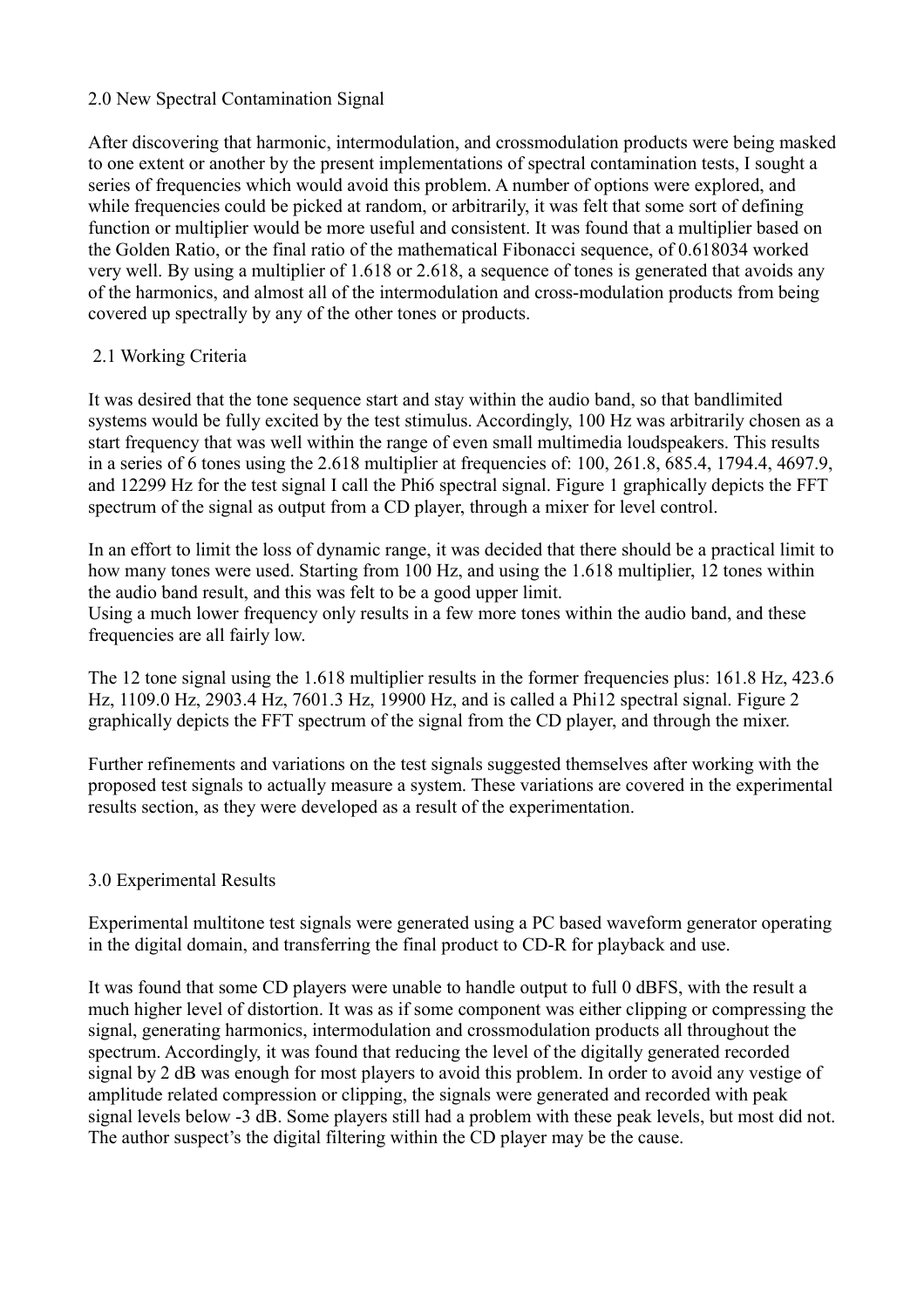## 3.1 Revisions

The original Phi12 stimulus had some distortion product cover up, due to some of the intermediate tones intermodulating with each other, and generating the same frequency. Once this was discovered, a revised version that used different multipliers for each of the 6 base tones was devised. While this did include some arbitrary multiplier choices, and could conceivably be improved, it was found useful as a more complex stimulus than the 6 tone version.

Accordingly, from the base frequency of 100 Hz, a multiplier of 1.22 was used, resulting in 122 Hz. From 261.8 Hz, a multiplier of 1.33 was used. resulting in 348.2 Hz, from 685.4 Hz, a multiplier of 1.44 resulting 987.0 Hz, from 1794 Hz a multiplier of 1.6 resulting in 2870.4 Hz, from 4697.9 Hz, a multiplier of 1.44 resulting in 6765.0 Hz, from 12299 Hz, a multiplier of 1.33, resulting in 16358 Hz. None of these has obvious intermodulation or crossmodulation products that occur at exactly the same frequency. Most distortion products are far enough apart for a spectrum analyzer to differentiate between the different products. Figure 3 is the FFT spectrum of this signal, from a CD player through a mixer.

## 4.0 Further Test Signal Refinements

Other changes and refinements were considered to reduce or alleviate some of the limitations of the signal.

## 4.1 Possible Crest Factor Reduction

Proper phasing of the various signal tones can provide some relief, but a DUT that had significant amplitude changes, roll-off or phase shifts would destroy the carefully orchestrated phase relationships of the original test signal. It is recommended that full allowance be made for the worst case crest factor of the multiple tones. Several references regarding such phase manipulation are provided. (4)

### 4.2 Split Octave Bands - High Low

After working experimentally with some of the variations on the signals, it was determined that more tones or a higher density of tone spacing might be desirable to highlight intermodulation and cross-modulation distortions, and provide more distortion products across the audio band. It was also determined that limiting the total number of individual tones would help preserve dynamic range.

To raise the tone interval density without increasing the number of tones to a high number, isolated octave bands of tones was considered. A suitably non-overlaying multiplier was desired, so a multiplier of one plus one tenth the original full audio band multipliers were investigated. Scatter diagrams were used to evaluate the suitability of various octave band combinations with a reasonable total number of tones, that would provide a wide range of harmonic, intermodulation, and crossmodulation products. One of the concerns was to limit the spread of each group or band of signals to an octave or less, so that the second harmonics of the band would not be covered up by the primary tones.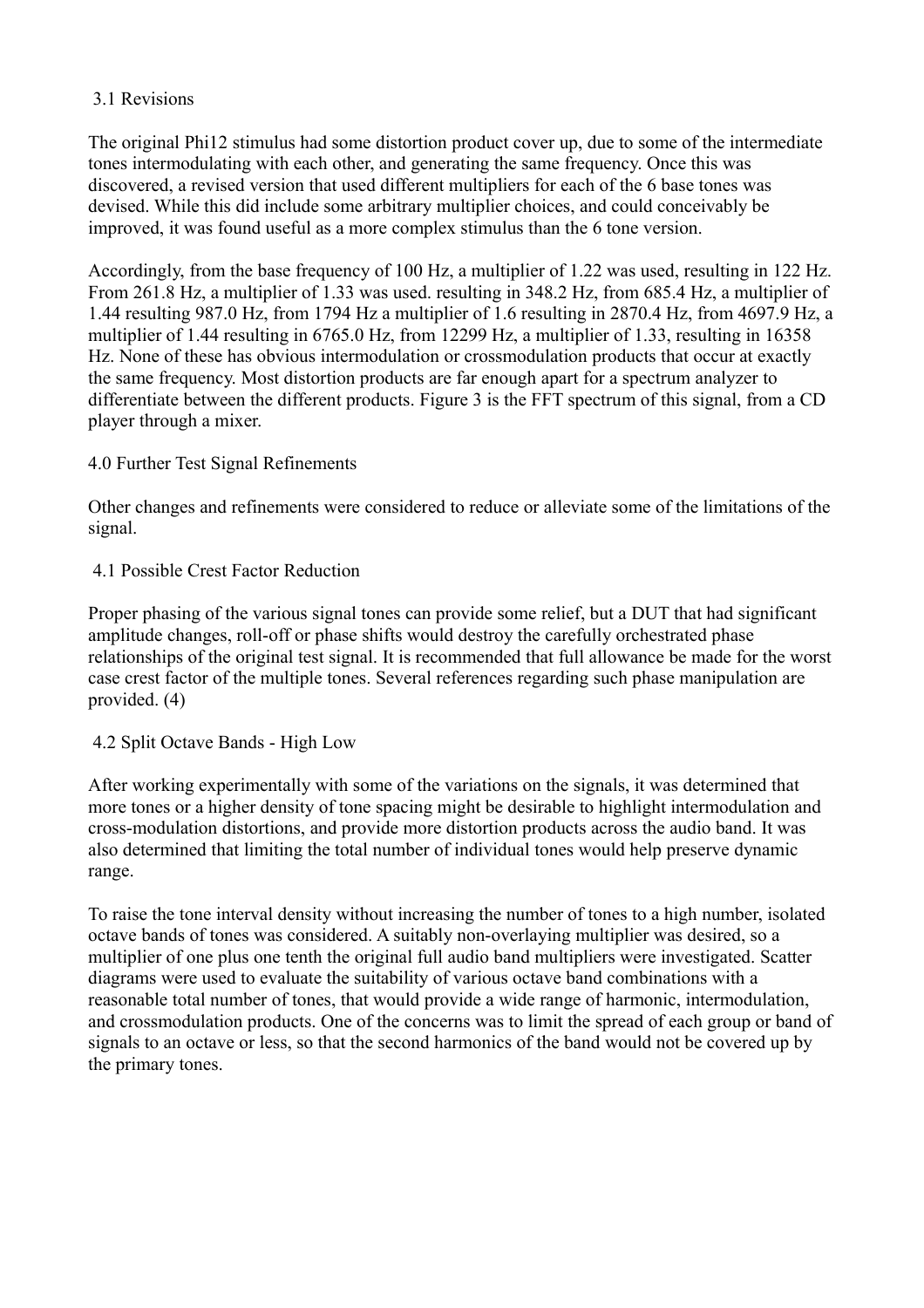A pair of split octave bands was found to provide an efficient and useful multitone test signal without an excessive number of individual tones. An octave starting at 100 Hz, in conjunction with an octave starting at 5 kHz, with both containing five tones, and with spacing multipliers of 1.1618. This results in frequencies of 100, 116.18, 134.98, 156.80 and 182.19 Hz for the low band, and of 5000, 5809, 6748.9, 7840.9, and 9109.6 Hz. This test signal proved particularly efficacious at ferreting out intermodulation and crossmodulation in two-way loudspeakers. Figure 4 depicts the FFT spectrum of this signal, from a CD player through a mixer.

Note that this is similar in spirit to the third signal proposed by Sokolich and Jensen, but not identical. Much larger areas are left open for distortion products to manifest and be readily observed.

Other split band combinations were investigated, such as:

100 -182 Hz plus 10 - 18.2 kHz, with frequencies of 100, 116.18, 134.98, 156.80 and 182.19 Hz for the low band, and 10000, 11618, 13498, 15682, and 18219 Hz for the high band. Figure 5.

100 -182 Hz plus 1.11 - 2.02 kHz, with frequencies of 100, 116.18, 134.98, 156.80 and 182.19 Hz for the low band, and 1109.0, 1288.4, 1496.9, 1739.1, 2020.5 Hz for the high band. Figure 6.

261 - 477 Hz plus 1.11 - 2.02 kHz, with frequencies of 261.80, 304.16, 353.38, 410.56, and 476.99 Hz for the low band, and 1109.0, 1288.4, 1496.9, 1739.1, 2020.5 Hz for the high band. Figure 7.

261 - 477 Hz plus 10 - 18.2 kHz, with frequencies of 261.80, 304.16, 353.38, 410.56, and 476.99 Hz for the low band, and 10000, 11618, 13498, 15682, and 18219 Hz for the high band. Figure 8.

685 - 1249 Hz plus 1.79 - 3.27 kHz, with frequencies of 685.41, 796.31, 925.16, 1074.9, and 1248.8 Hz for the low band, and 1794.4, 2084.8, 2422.1, 2814.0, and 3269.3 Hz for the high band. Figure 9.

4.3 Revised Split Octave Band Signal

It proves all too easy to fall into the same trap as before. In selecting even starting frequencies, such as 100 Hz for the low band, and 10 kHz for the high band, some of the harmonics, intermodulation and crossmodulation products line up again, covering up the source of the tones responsible for the distortion.

After trying a different start frequency that was not an even multiple of the other start frequency for the high band or the low band, it was realized that by using the same multiplier for each band, the top band of frequencies would divide into the bottom band and have the same crossmodulation product. This leads to the need for a different multiplier for the separate bands. After checking for this, a slightly different multiplier for one of the bands was used, 1.2618 vs. 1.1618.

Use of the new 1.2618 multiplier results in the high frequency band extending for a bit more than an octave, but the author considers this to be completely arbitrary and a minor issue. If a band of closely spaced multitone frequencies extends past an octave, some potential exists for cover-up of harmonics. For the higher frequency bands where this was done, the resolution is sufficient to allow determination of the 2nd harmonics without difficulty. This is why the low frequency band uses the originally derived multiplier.

At this point, a spread sheet was developed for use in evaluating the resultant distortion products that would occur with various primary test signal tones in a spectral type test signal.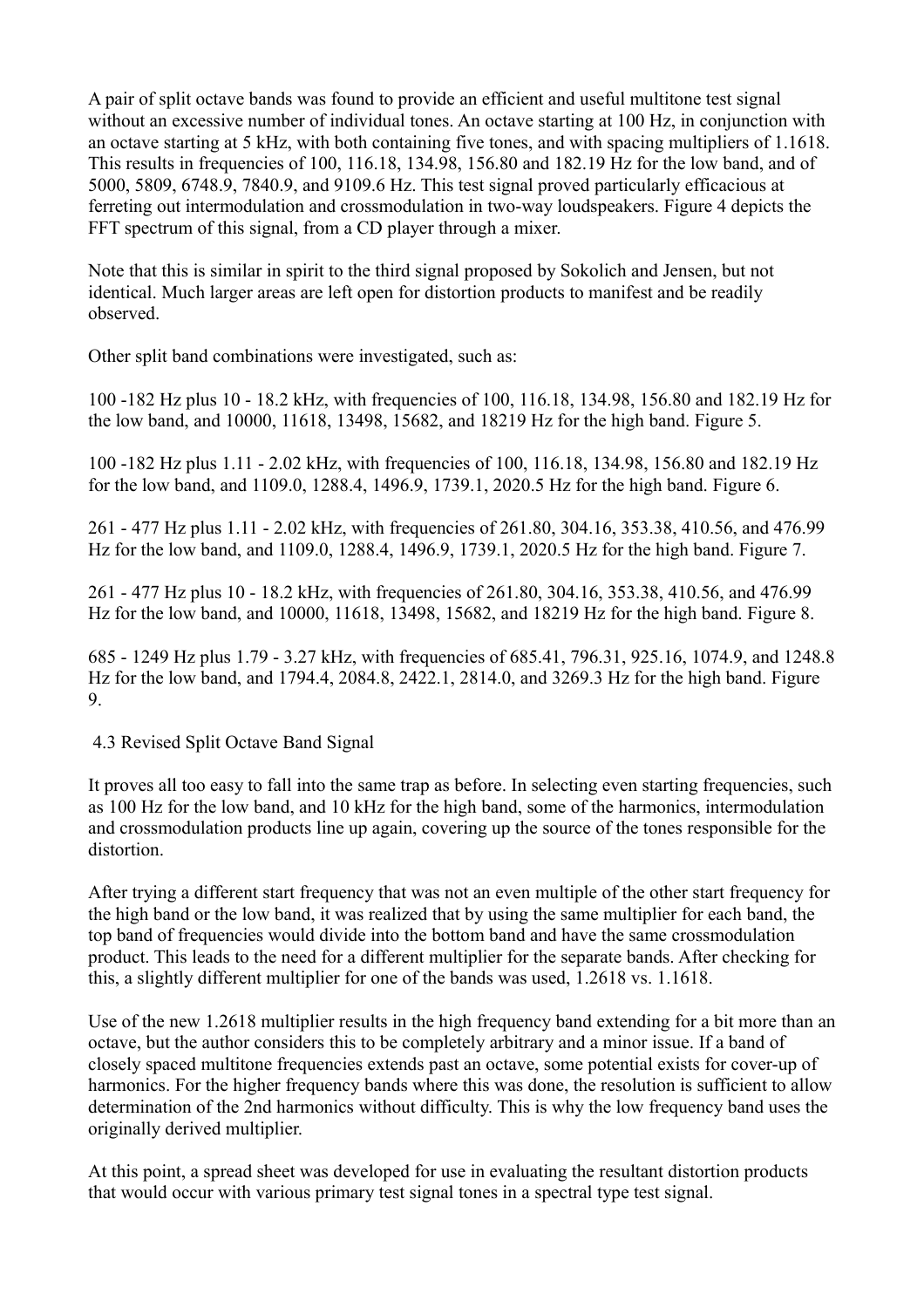Figure 10 is a copy of the spread sheet for the Phi6 spectral signal, Figure 11 is a scatter diagram of the primary tones for the Phi6 spectral, harmonics (up to the tenth), and intermodulation and crossmodulation products. Figure 12 is the spread sheet for the Phi12 spectral signal, and Figure 13 the scatter diagram. Figure 14 is the spread sheet for the Phi12r (revised), and Figure 15 the scatter diagram. Figure 16 is the spread sheet for the first split band spectral, the one with bands at 100 -182 Hz plus 5 - 9.1 kHz.

Experimental results for the first set of split band spectral test signals reveal that the pairings with the low band at 261 to 477 Hz did not show any additional distortion products than the ones with the low band from 100 to 182 Hz. They also do not show low frequency second harmonics as readily. Also, the pairings that had the high band in the last octave do not show any high frequency second harmonics, or intermodulation or crossmodulation products on the high side before the audio band was exceeded. In order to address this, revised split band signals were reduced to a set of low and high band signals, and a set of low and middle band signals.

The revised split band spectral's now use frequencies at: 100 -182 Hz plus 4.7 - 11.9 kHz, with frequencies of 100, 116.18, 134.98, 156.80 and 182.19 Hz for the low band, and 4697.9, 5927.8, 7479.7, 9437.9 and 11909 Hz for the high band for the low/high band pairing, and called a Phi Low-High split band spectral. Shown in Figure 17.

The low/middle revised split band now uses frequencies at: 100, 116.18, 134.98, 156.80 and 182.19 Hz for the low band, and 986.99, 1245.4, 1571.4, 1982.8 and 2502.0 Hz, and I call it a Phi Low-Middle split band spectral. Figure 18.

#### 4.4 Phi Tri-Band Spectral Signal

Further work with these split band spectral signals resulted in the development of a split band signal with components at low, middle AND higher frequencies, which left two large open areas for distortion products to show up. The multipliers have to be different for each band. The total number of tones needs to be kept down, so three clusters of four frequencies was used, for a total of 12 separate tones. Multipliers of 1.1618, 1.2618 and 1.12618 were used for the three bands respectively. The frequencies that result are: 100, 116.18, 134.98, and 156.80 Hz for the low frequency band, 986.99, 1245.4, 1571.4, and 1982.8 Hz for the middle band, and 6764.9, 7618.5, 8579.8 and 9662.5 Hz for the high frequency band. I refer to this one as a Phi tri-band spectral, shown in Figure 19.

The frequency ranges were chosen based on earlier work with split band multitone's, and what the author felt would be good ranges for excitation frequencies. Each band has an empty space of approximately two octaves in-between, the low band two octaves below, and the high band an octave above (within the audio band). The start frequency of each band is based on the revised Phi12 (Phi12r) spectral contamination test signal. The underlying premise is that none of the frequencies within each band, including the start frequency, would encourage distortion products to be covered up by other products, or by the primary tones.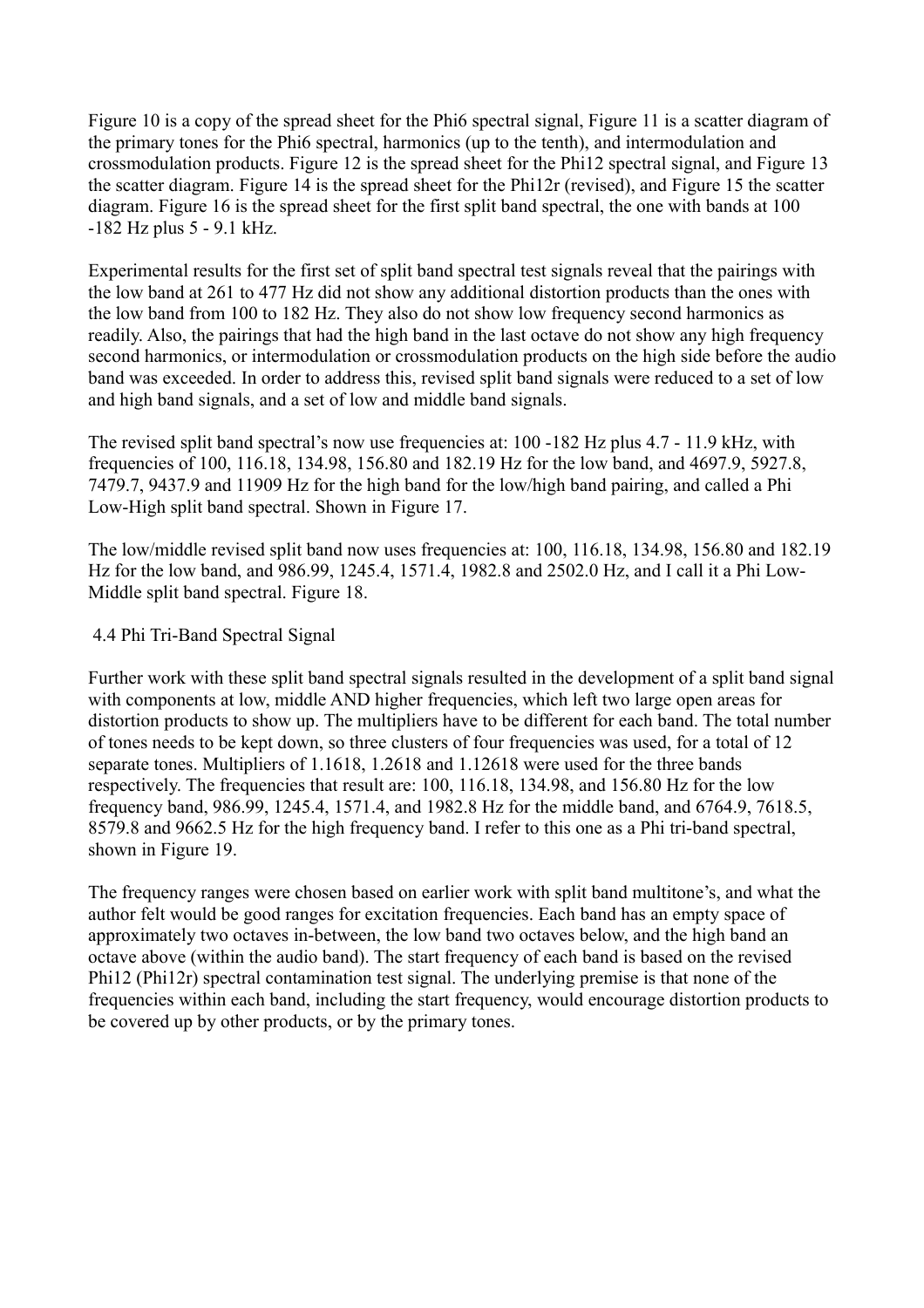#### 5.0 Actual Measurement Results

Unless otherwise noted, the electrical tests all had their level adjusted with a mixer to bring the signal up to the same approximate input level to the FFT spectrum analyzer, so as to maximize dynamic range and the display of potential distortion products. The mixer and complete signal playback system used as the source for the tests were checked to assure that the distortion components arising from these components did not add to, or limit the measured performance of any of the tests.

### 5.1 Electrical, Record/Playback Devices Measured

Several CD players were checked with the new signals, the professional balanced output player used as the signal source worked well, and a top of the line consumer CD player had an even lower noise and distortion floor, see Figure 20. A portable CD player with a line out showed good results too, see Figure 21, the gray spectrum.

Headphone output jacks on portables were another story, as depicted in the black graph of Figure 21. This is the same player, the lower curve out of the line level jack, and the curve showing a higher level of distortion and noise being from the headphone out jack.

Several CD players measured had problems when the recorded signal had peaks at digital 0 dBFS, where they exhibited symptoms of clipping/compression. Figure 22 shows this effect to a moderate degree. Figure 23 depicts the difference between 0 dBFS recorded levels, and -6 dBFS recorded levels on another portable player. It can be seen that a reduction of recorded level by 6 dB has reduced distortion by over 20 dB. Gain has been added via a mixer to keep the input levels to the FFT analyzer the same, the only difference is the level recorded on the CD.

A high quality consumer cassette deck was examined via a record/playback of the test signal, using Dolby B noise reduction. The source was the high quality CD player shown in Figure 20. Figures 24, 25, 26 and 27 show the response of the cassette deck when the test signals were recorded at 0 VU levels, accounting for pre-emphasis. Note the presence of distortion and modulation components at fairly high levels. The high frequency content of the test signals in Figures 24, 25 and 27 prevents the normal advantage the Dolby B high frequency noise reduction provides.

A consumer Mini Disc deck was tested, and the results depicted in Figures 28, 29, 30 and 31. In Figure 28, the Phi12r spectral signal, the noise and distortion in-between the signals reaches levels as high as with the cassette deck. Note the generally lower levels of distortion products and noise in between the signal bands compared to the cassette deck with the split band signals. One of the original split band spectral test signals did show a high frequency roll-off with the band containing frequencies at 100 -182 Hz plus 10 - 18.2 kHz. The last tone in the high frequency band was noticeably attenuated, in contrast to the high quality consumer cassette deck. See Figure 32.

A digitally based crossover and filter system was tested using the Phi12r spectral test signal, shown in Figure 33. The test signal passed through the A to D and the D to A stages without any digital filtering or EQ operations being performed on the signal. Note the rise in the noise floor of over 10 dB, and a few very low level products, compared to the source CD player. Interestingly enough, once a filtering algorithm was engaged, the noise floor went down some, as seen in Figure 34, yet it is still higher than the source.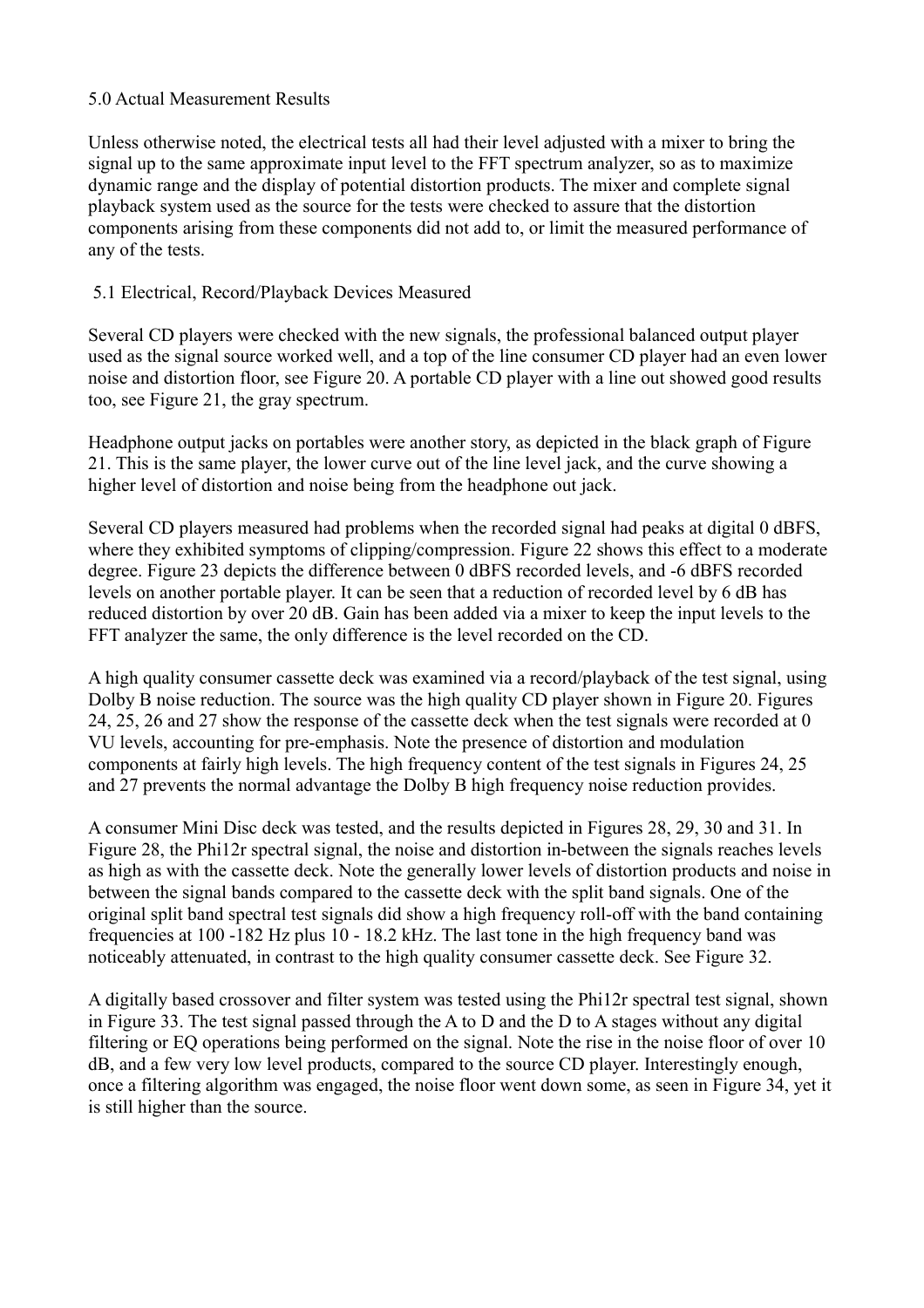As can be seen from the test measurements, the new signal is effective in testing electronics, digital systems, and recording systems. I have no doubt that it would be useful for the testing of various transmission systems as well, especially transmission systems using companding. However, access to such systems was limited, and the author was unable to present measurement results within this paper.

### 5.2 Electroacoustic Loudspeaker Tests

The new test signal proved highly effective in measuring loudspeakers, as they tend to have a much higher level of intermodulation and crossmodulation than electronics and similar systems. Changes in the distortion content with changes in drive level were easily noted. All loudspeaker measurements were taken in an anechoic chamber, at 1M, unless otherwise noted.

Figure 35 shows the distortion for a commercial plastic injection molded 15" based two-way system with a 1" throat compression driver (called Speaker A), at one watt RMS drive levels for the Phi6 test signal. Note the distortion products clearly visible in the middle/high range. Figure 36 is this same speaker at 10 watts RMS drive level, and the distortion has risen considerably. Figure 37 depicts this same system with the Phi12r test signal. The higher density of potential distortion products allows a clearer picture of where the speaker is running into trouble. Contrast this with the overlay of the same loudspeaker tested with all the different original split band spectral signals that were explored (Figures 4 through 9) , in Figure 38. An obvious problem can be seen centered around 1 kHz, and again at 4 kHz. With only one measurement, the Phi12r reveals substantially the same clues of trouble. The tri-band spectral also provides a similar level of information with one measurement.

Conventional harmonic distortion plots do not provide much of an indication that this speaker has a problem. See Figure 39. The levels of harmonic distortion are not unusually high, and do not predict that this speaker will sound fuzzy or less clear than another. Further spectral signal test measurements at 10 watts are shown in Figures 40, 41, and 42.

To provide a reference point, a prototype plastic injection molded 15" based two way with a 1" compression driver (Speaker B) is compared. In Figure 43, it can be seen that speaker B has 10, and up to 15 dB less distortion than speaker A. The harmonic distortion plots for speaker B are not radically different than those for speaker A, yet the intermodulation and crossmodulation is substantially lower. Figures 44, 45, and 46 show the comparison with the split band spectral signals.

A 2-way nearfield studio monitor prototype using a 6 1/2" woofer, and a 1" titanium dome tweeter is tested at 1W RMS in Figures 47, 48, and 49. The speakers are measured at 1/2M to increase the signal to noise ratio, and attempt to show the very low spectral contamination of the unit. The input level is consistent with intended usage, and it should be noted that a 1W RMS signal level has peaks of close to 100W with these multitone spectral signals! This is excellent performance for a loudspeaker system by any standard, and provides an interesting contrast with the sound reinforcement speakers measured above (Speakers A and B).

Individual drivers can be tested using these signals. An inexpensive stamped frame woofer is tested in Figures 50 and 51. The test signal is input to the woofer full range. Measurements of a compression driver tweeter in Figures 52 and 53 are filtered at 1 kHz at a 12 dB/octave rate to protect the driver, but the low frequency components of the signal still have their effect on the total distortion, and increase the presence of

low frequency intermodulation products.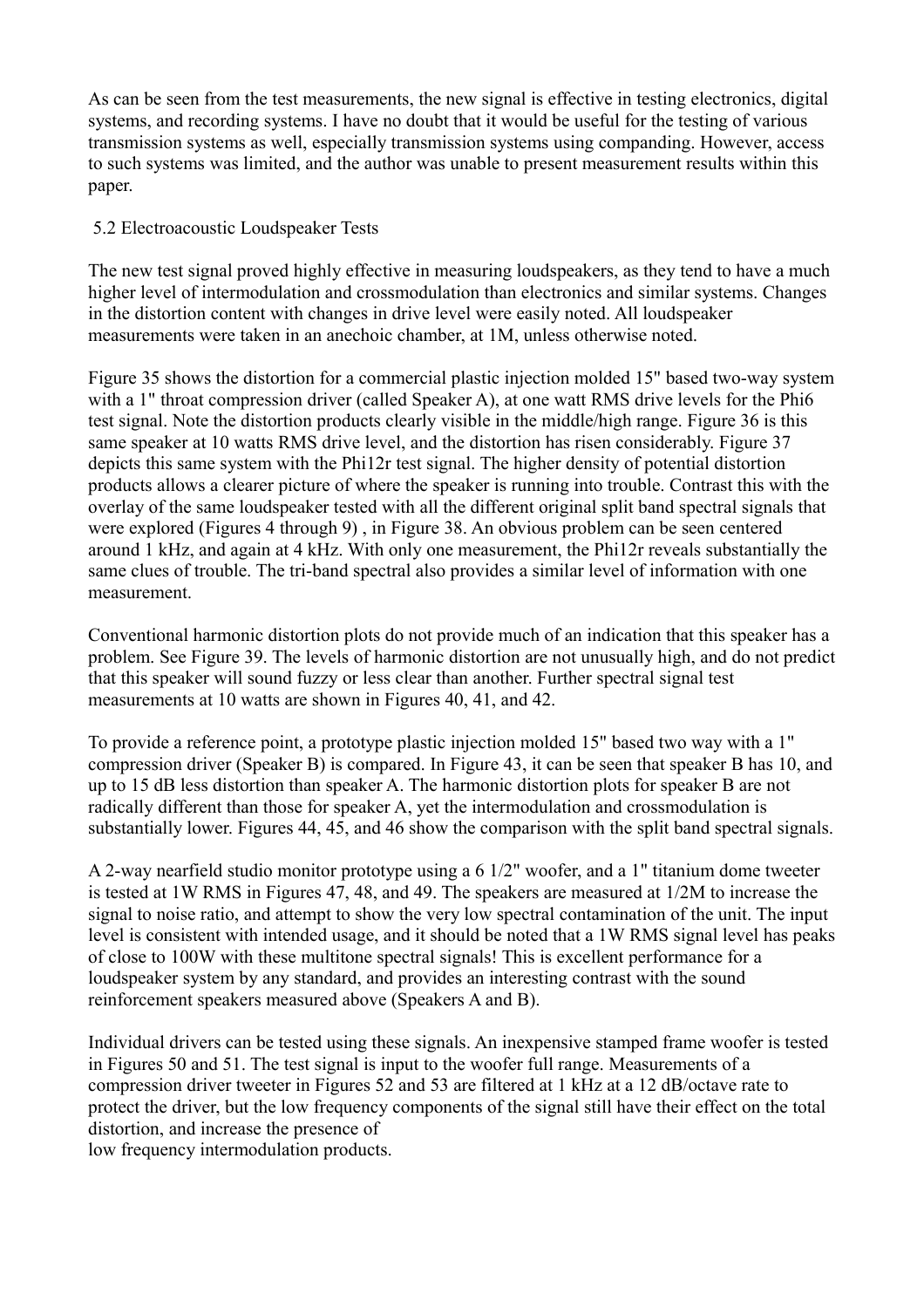### 5.3 Electrical Current Tests on Bi-Wired Speaker Cables

One of the other original motivations for investigating this type of test signal was the desire to be able to objectively explore the performance of the various forms of audio cables: line level interconnects, speaker cables, microphone cables, etc. In that respect, it is a bit of a disappointment, but one interesting measurement result did develop. For many years, a debate has raged regarding any possible benefit of using two separate cables to wire a speaker with electrically separated crossover sections, or bi-wiring as it is known.

Theory indicates that in any advantage is to be had, it would have to manifest as a reduction in intermodulation between the low frequency currents and the high frequency currents in the cable. Separating the two ranges should provide a measurable benefit. The signals developed and refined in this paper are highly sensitive to intermodulation and crossmodulation distortion products, so what better test signal than a multitone spectral?

A wide-band current probe was used to measure the current flowing through the speaker cable/s. First the single speaker wire was measured, Figure 55. These are distortion products of the electrical current signal through the cable, and can be seen to be about 45 to 55 dB down from the primary tone's level's. Then the current transformer was placed on the tweeter cable of a bi-wiring arrangement, Figure 56. Note the reduction of low frequency currents in the first spectral tone band, and the reduction of distortion products by 20 dB or more through the entire midrange. Figure 57 depicts the current flowing through the woofer side of the bi-wire cables. Some reduction in distortion products is present in the high frequency regions, starting as low as 1.5 kHz, and reaching reductions of 10 dB. Figure 58 is the full range single cable overlaid with the tweeter bi-wire cable, and the reduction in distortion products is readily discernible.

Tests on different single speaker cables have so far been inconclusive, with inconsistent differences of only 2-4 dB at the limits of the test system resolution, which are not definitive enough to be able to draw any conclusions about. Interesting measurement and data, nonetheless.

#### 6.0 Conclusion

An improved method of selecting frequencies for a multitone test signal has been presented , one which allows the distortion products from the test signal to avoid being covered up by the primary signal tones or other distortion products. Measurements taken using the improved method have indicated that it is a highly effective test signal, and shows promise for use in testing not only electroacoustic systems, but audio electronic, recording and transmission systems. Standardization and selection of such a multitone signal could prove useful to all audio engineers for use with virtually all aspects of audio system and component testing, and may lead to a better correlation of objective measurements with subjective listening test results.

### 7.0 Acknowledgements

I would like to thank Bill Whitlock of Jensen Transformers for originally sending me the information about the spectral contamination test signal developed by Sokolich and Jensen. I thank Charles Hughes for his help with this manuscript and for discussing some of the concepts and ideas with me, especially the split band spectral signals, and Peavey Electronics Corporation for encouraging me to present this paper. Thanks also to my wife Patricia, without whose patience and understanding I could never have finished this.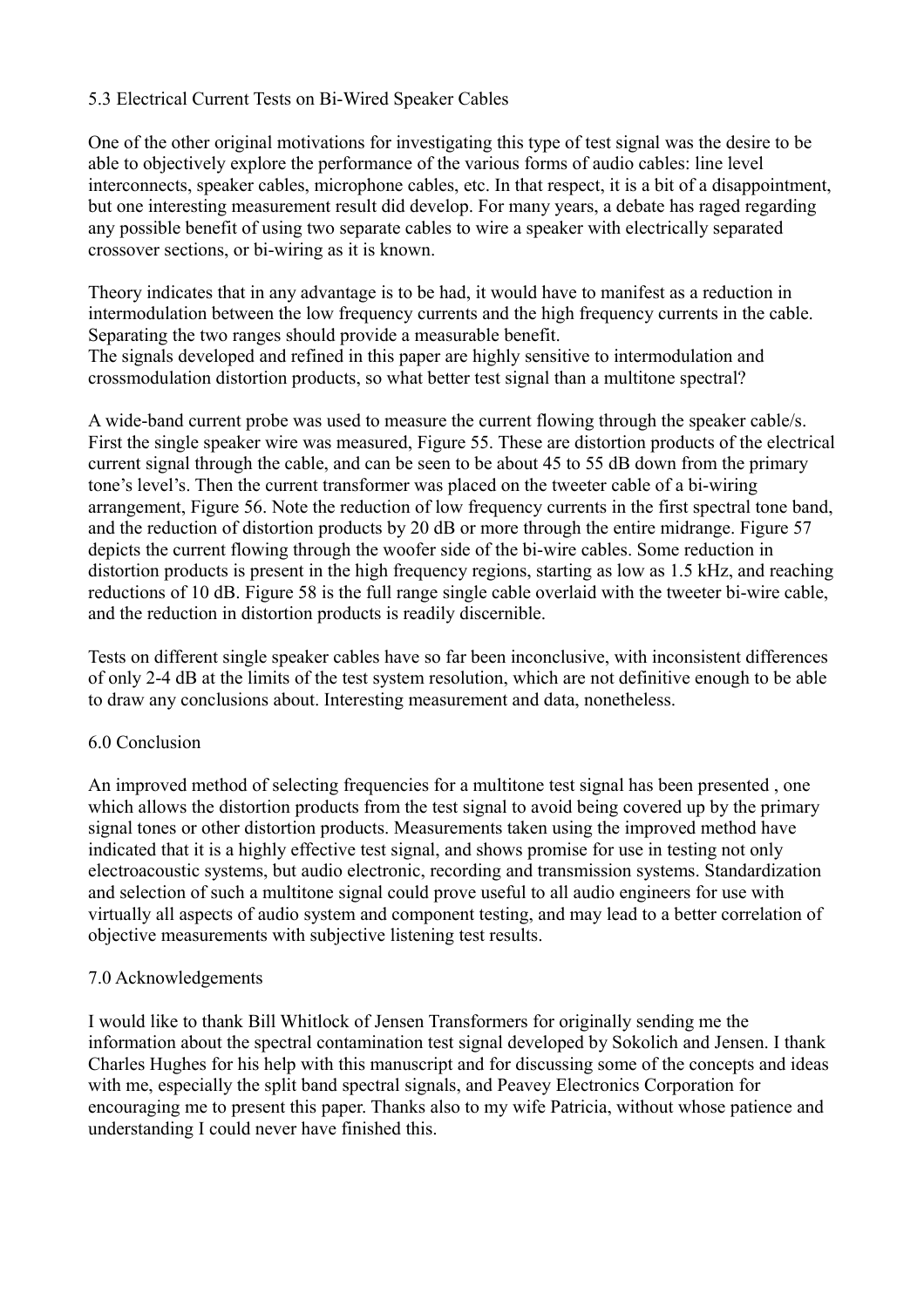8.0 References

(1) Robert R. Cordell, "A Fully In-Band Multitone Test for Transient Intermodulation Distortion", JAES Vol. 29 Issue 7/8.

(2) Deane Jensen and Gary Sokolich, "Spectral Contamination Measurement", AES Preprint #2725

(3) Mix magazine, May 1998, p. 142, review of the Benson StudioStat 8.2, Lab analysis, by Mike Klasco and June 1998, p. 174, review of the KRK Systems Expose Series E-8, Lab Analysis by Jack Hidley.

(4) Stephen Boyd, "Multitone Signals with Low Crest Factor", IEEE Trans. on Circuits and Systems, Vol. 33, #19, Oct. 1986

Mathias Friese, "Multitone Signals with Low Crest Factor", IEEE Trans. on Communications, Vol. 43, #10, Oct. 1997

Larry J. Greenstein & Patrick J. Fitzgerald, "Phasing Multitone Signals to Minimize Peak Factors", IEEE Trans. on Communications, Vol. 29, #7, July 1981

(5) Richard C. Cabot, "Performance Assessment of Reduced Bit Rate Codecs", presented at the AES Conference "Managing the Bit Budget", London, May 1994. Available as a reprint from Audio Precision upon request.

Appendix A - Equipment used in analysis of spectral test signals

CD player, primary signal source from digitally generated CD-R's: Marantz PMD 321 Mixer: Peavey RSM 1662 Microphone: ACO 7012 Mic Preamp/Meter: Larson Davis Model 800B FFT Analysis, HD plots, Frequency Response Plots: TEF 20, SLX software, FFT 8192 point mode Power Amplifier: Peavey CS-1200 Wide-band Current Transformer: Pearson Electronics Model 411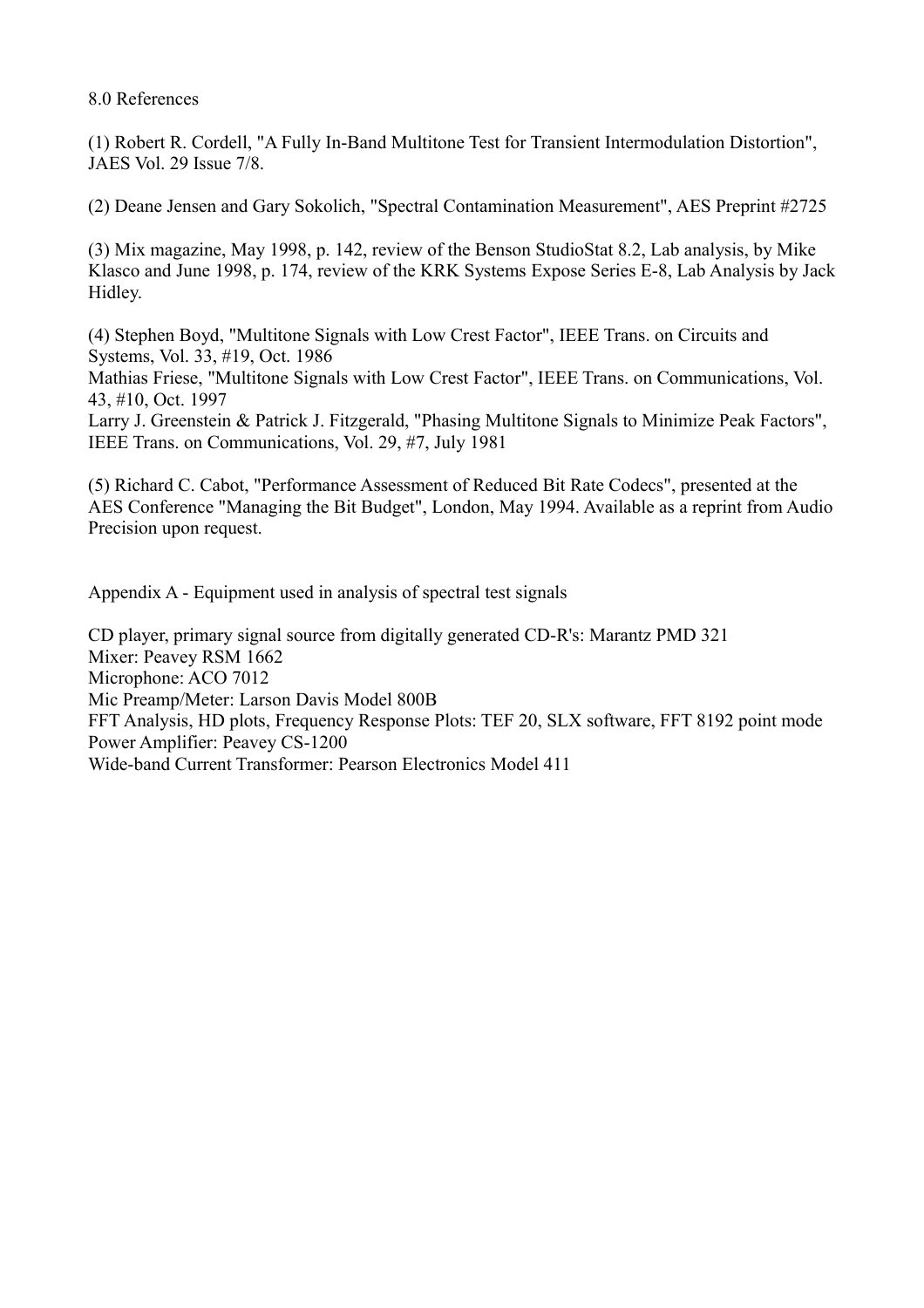## **Bi-wiring**

You might want to try bi-wiring, but it helps to use something better than just zip cord, no matter what the gauge.

If you are running 10-12 foot lengths, a decent single wire set of speaker cables will run around \$140 or so, so double that for bi-wiring the two front mains. I would not worry about bi-wiring the center speaker, or using anything but 12 gauge zip for the surrounds, as the suround signal is processed through a cheap digital delay as well as derived from signals buried in the main signal, and hence is not that clean or wide bandwidth.

See this post for a list of decent aftermarket cables that don't cost a fortune, including references to DIY cables:

http://www.audioreview.com/message/cgi-bin/dcforum/dcboard.cgi? az=show\_thread&omm=0&om=809&forum=DCForumID8

How To Hook-Up Bi-Wiring See: http://www.soundstage.com/synergize/synergize031998.htm AND/OR http://www.davidmannaudio.com/faq/faq3.html

and if that is not detailed enough:

For each speaker, instead of hooking up a single cable to the amp channel, and then connecting it to the jumpered  $(+)$  and  $(-)$  at the speaker, you REMOVE the jumper bar from between the  $(+)$  and  $(+)$ terminals top and bottom, and from between the (-) and (-) terminals top and bottom. Then you determine which pair (top or bottom) is the pair for the tweeter. Usually the top pair is for the tweeter, but check your owners manual to be sure. For the sake of discussion and detailing tthe hookup, let's assume that the top pair IS for the tweeter. If this is not the case, then modify your instructions accordingly.

Now, you hook up the  $(+)$  and the  $(-)$  to the amp output terminals for that channel, connecting BOTH speaker cables at once. Specifically, connect the (+) of the woofer cable AND of the Tweeter cable to the (+) terminal of the amp. Using spades, this can be done relatively easily by stacking the two spades on top of one another and tightening the amp post down. It would help to have a helper hold the two spades firmly in place while you tightened the post. After you are done, do not tug on this connection too much so as to avoid loosening it.

Alternatively, if either cable has a banana plug, then if only one has a banana, then connect one via spade, and plug the banana in after that. If both have banana plugs, then stack the banana plugs up into the amp terminal. I prefer dual spades, or a spade and a banana, but two banana's get's to be a somewhat poor connection, and even if you can place the woofer cable's banana first, it is still not optimum. Then connect the other polarity (-) of both cables to the (-) of the amp, as appropriate for the connectors used.

Now connect the woofer cable to the bottom pair (woofer) of speaker terminals, keeping the (+) and (-) correct, and connect the tweeter cable to the top pair (tweeter) keeping the (+) and (-) correct. Make sure all connections are tight, and that none of the terminals is shorting to any metal or the other terminal.

You have now hooked your speakers up in bi-wire mode.

I would expect that you would hear smoother bass, a clearer midrange, and more detailed yet smoother and clearer highs after this hookup compared to the old single cable run.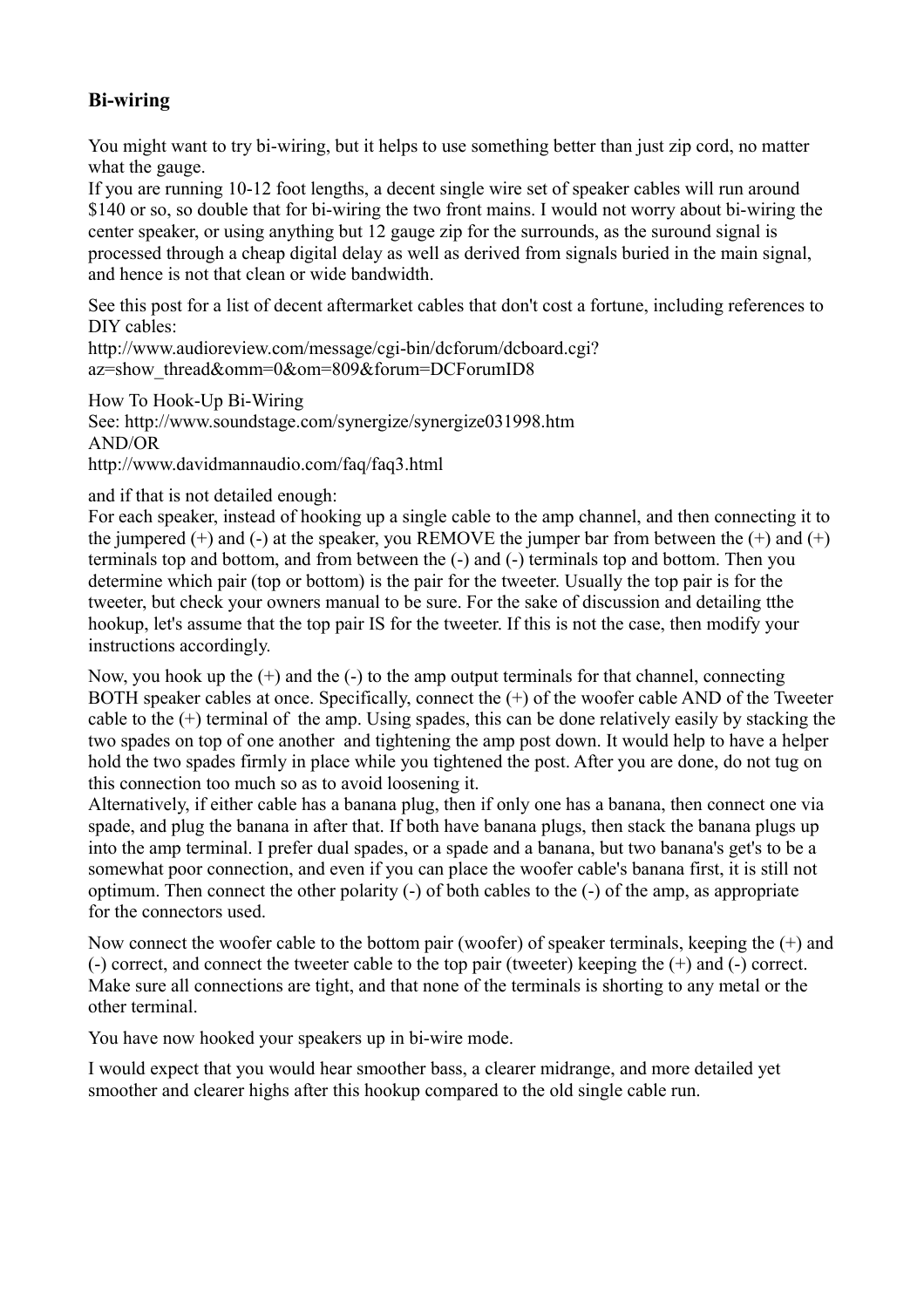#### How Bi-wiring Works

Bi-wiring is accomplished via separate pairs of terminals on the loudspeaker system, typically one pair for the woofer, and one pair for the tweeter or midrange and tweeter. They are completely separated electrically from one another. The normal function of a loudspeaker crossover is to guide the proper frequency's to the proper driver. Lows to the woofer, and highs to the tweeter. This is done in part for protection from the division of labor that has occured with two disparate speakers: tweeters will be damaged or destroyed if exposed to low frequency's and woofers just heat up when exposed to the higher frequency's, as they are too massive to respond at all. The other function that a crossover provides is in allowing the two speakers to blend together, to mesh with one another to become a single apparent sound source. They can also provide some passive EQ of the drive units, as long as there is excess energy to throw away.

The fundamental way a loudspeaker crossover works is to vary the impedance seen by the speaker and by the power amplifier. In the case of the woofer, the crossover network for it has a very low series impedance at low frequency's that gets gradually higher and higher in impedance between the amp and the speaker at higher frequency's. For very low frequency's, there is lots of current flow to the woofer, and for higher frequency's, there is little current flow due to the much higher impedance. In the case of the tweeter, at low frequency's the series impedance is very high and very little current flows, and as the frequency goes higher, the impedance of the crossover network gets lower and lets through more current.

The situation is such that when the full range musical signal is applied to the terminals of a fullrange speaker system, the woofer only gets sent low frequency signals, and the tweeter only gets sent high frequency signals. Once the crossover networks have been electrically separated, they still continue to function in the same manner, having a low impedance in their passband of application. This means that if separate speaker cables are hooked up for the woofer and it's portion of the network, and the tweeter, and it's portion of the network, not only have the speakers and the frequency's directed and divided for them, but the two separate speaker cables will now also carry different signals, the woofer cable mostly the lows, and the tweeter cable mostly the highs.

Once the highs and lows have been separated in this fashion, the strong current pulses and surges that a woofer demands when reproducing bass or drums will not interact with the delicate sounds of a flute or cymbal. The magnetic field of the low frequency signals cannot modulate or interfere with the highs, and to a lesser extent, the reverse is true.

Now that the low and high frequency signals have been divided among not only the speaker drivers, but the speaker cables, these cables can be more specialized for their intended purpose. The woofer cable can concentrate on low DCR, and not have any big concern for extremely low inductance, the tweeter cable can be designed for very low inductance, and not as concerned about total DCR.

Using one much larger unsophisticated cable to achieve the same thing as bi-wiring is just not possible, the separation of work has not occured, and the ability to optimize each separate run is not available. Additionally, as the gauge of a wire decreases (wire gets fatter) and the spacing between the pair of wires that constitute a speaker cable gets greater, the inductance tends to go up. Using one larger unsophisticated cable actually makes things worse for the tweeter, as even though the DCR has gone down and the woofer gets more energy compared to the thinner single cable, the tweeter now gets less energy in the extreme highs. The net result is a shift in the tonal balance that can even exceed the criteria held dear by the ABXers.

The current path's I describe can easily be plotted, measured and verified by any speaker or cable engineer. There is absolutely no doubt whatsoever about their existence or validity. In point of fact, properly implemented bi-wiring has benefits that can not be achieved by a single unsophisticated cable or even a single exotic cable.

Jon Risch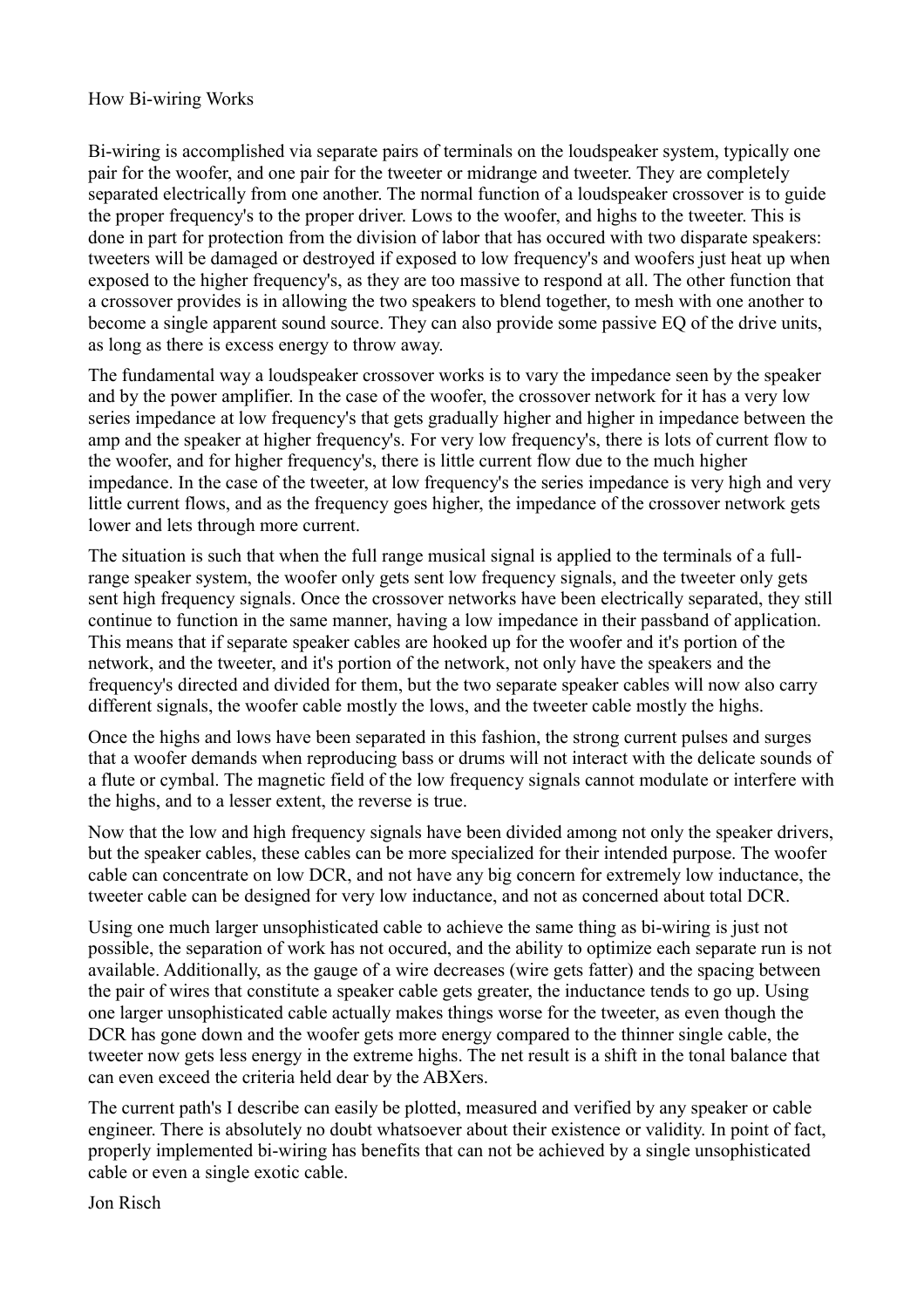#### Bi-Wiring 101

In order to explain how bi-wiring works, it is necessary to explain a bit about how crossovers work. It will also be necessary to contemplate more than the usual voltage output of the crossover sections, so do not assume that if you know the basics for crossovers, that you will know what this will be all about.

Let's look at a simple two-way system with a first order crossover, the simplest crossover and system we can examine. It will be relevant to other more complex systems, so once you understand this one, the others will fall into place. We will not address the issues of tweeter level padding, response EQ, etc., just the basic crossover function itself.

In a simple first order crossover, there is an inductor in series with the woofer, and a capacitor in series with the tweeter. These two components comprise the crossover system. Normally, these two components are connected to the same input terminals on the speaker, in parallel. Hence this type of crossover topology is called a parallel type crossover.

A full range voltage signal is sent down a speaker cable, and appears at the single pair of input terminals. A current is drawn based on the input impedance of the speaker system as a whole, which in most cases, will have a relatively flat impedance curve once we get above the bass resonance region, where the impedance will be dominated by the cabinet design resonance's. If we say that (for purposes of this discussion) the overall impedance of the speaker in the midrange and on up is relatively flat, then a consistent amount of current will flow through the single speaker cable all across the audio band.

So there are several elements to the total circuit formed by the amp output terminals, the speaker cable, and the speaker system and crossover network. A signal appears at the amp terminals, represented by a voltage, the impedance of the speaker system causes it to draw an amount of current proportional to it's impedance for a given drive voltage, and this current flows through the speaker cable.

Now in order to examine what happens when we bi-wire, it will be necessary to go into some of the detail as to how a crossover "crosses over". If we look at just the woofer, and it's series inductor, the inductor provides little impediment to low frequencies traveling through the inductor, and a high amount of impediment to the higher frequencies. Looked at another way, the inductor impedes the highs but not the lows. If we examine an impedance curve of just the woofer with its series inductor, we would see that the impedance was pretty much just that of the woofer in the low frequencies, and would rise with frequency as the inductor impeded more and more of the highs. For this situation with just the woofer, for a given voltage drive level, a certain amount of current would be drawn at low frequencies, and this amount would decrease as the frequency went up, due to the rising impedance.

If all that was hooked up to the amp was the woofer and it's associated inductor, then the current flow in the single speaker cable would follow the impedance curve, a certain amount of current flow at low frequencies, tapering off at higher frequencies. Perhaps a glimmer of the true situation with bi-wiring is beginning to appear.

Now let's just look at the tweeter, and it's associated capacitor in series. At low frequencies, a capacitor tends to impede the flow of current, and at high frequencies, it provides little impediment. Hence, when we hook up just the tweeter and it's capacitor to the amp terminals through the single speaker cable, there is little current flow at low frequencies, and an increasing amount as the frequency goes up. At some higher frequency, the current draw is determined by the impedance of the tweeter alone.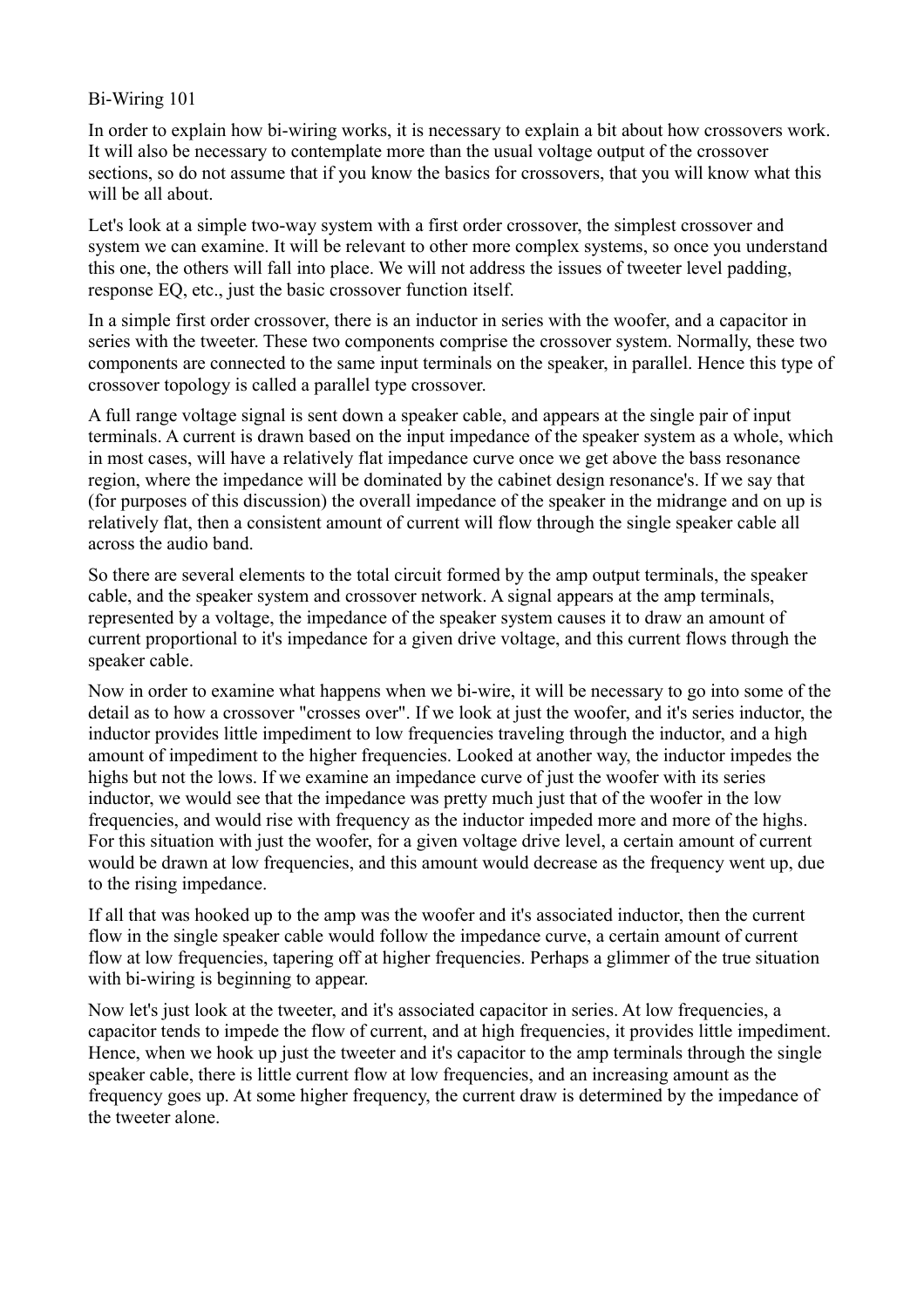Now just to make sure that it is understood, it is the current flow through a dynamic driver (one with a magnet and a voice coil) that causes it to move. A voltage applied that had no current capability would not cause any movement. This means that in order for the voltage at the amp terminals to cause a speaker to move, it must have a relatively low source impedance, so that when a given voltage appears at the amp output terminals, a given amount of current can flow into the load's impedance. That is why when the crossover components impede the current flow, they cause the output of the driver to drop off, hence the crossover function is achieved.

Note that the woofer and it's associated inductor, and the tweeter and it's associated capacitor will function independently, they roll-off the frequencies out of the driver's operating band without regard to whether or not the other half of the crossover is present or not. When both sections of the crossover are present, and connected in parallel, the overall impedance curve looks relatively flat, as when the tweeter section has it's impedance going up in the low frequencies, the woofer has it's impedance going down. At the crossover point they are more or less equal, and this is the point in frequency at which the impedance's of the two sections in parallel equal approximately half that of either section alone. This is how two 8 ohm drivers can be connected together through a crossover, and not equal a total load of 4 ohms.

By now, you should be getting the idea about bi-wiring. Instead of one speaker cable, or just one of the drivers and it's associated crossover component being connected to the amp's output terminals, two separate speaker cables are connected to the same amp output terminals and run to the now separated crossover sections. With different impedance's being presented across the audio band, each cable carries a different signal than a single speaker cable. The separate cable for the woofer carries mostly the LF currents, and the separate cable for the tweeter carries mostly the HF currents. This is due to the differing impedance's we discussed above.

Now if all you think of is the voltage at the amp terminals, and how the two cables are carrying the same voltage to the woofer and the tweeter sections, then it still may seem that the same signal is being delivered to the drivers as through one speaker cable. IF the speaker cables were perfect, and had zero impedance, infinite mass, and no digressions from ideal LCR behavior (DA, DF, hysterisis, etc.), then it may be that this would be the case. Since the cables we have available to us are not perfect, there are losses in the cables.

The \$64,000,000 question is, how much does the real world speaker cable compromise the performance of a speaker compared to bi-wiring?

To make this easy to figure out, we will ignore the effects of inductance and secondary effects, and focus strictly on DCR effects. Let us assume that a cable sufficiently large enough to keep speaker system impedance variations from affecting the amplitude response by more than 0.1 dB was used, meeting the Krueger criteria. In many cases, this is a very large cable, usually at least a 14 gauge, and often 12 gauge OR LARGER.

For a copy of the Krueger criteria see: http://x42.deja.com/[ST\_rn=ps]/getdoc.xp? AN=450322078&CONTEXT=927059192.1901920287&hitnum=6

(I should warn that I do not agree entirely with Arny's criteria, it completely ignores inductance, which typically gets worse as a ratio of DCR to HF impedance of the cable as the gauge gets smaller, or larger zip cords)

How quick do the gauge requirements add up? If you have only 10 foot cables, and a speaker with a minimum Z of 6 ohms, then a 14 gauge wire is necessary to prevent any more than a 0.1 dB amplitude variation due to the cable DCR. If the speaker Z minimum hits 3.7 ohms, you are now up to 12 gauge. Anything longer in terms of the speaker cable, or lower in terms of the Z, will require larger than 12 gauge to reduce the amplitude variations due to voltage drops to less than 0.1 dB.

See: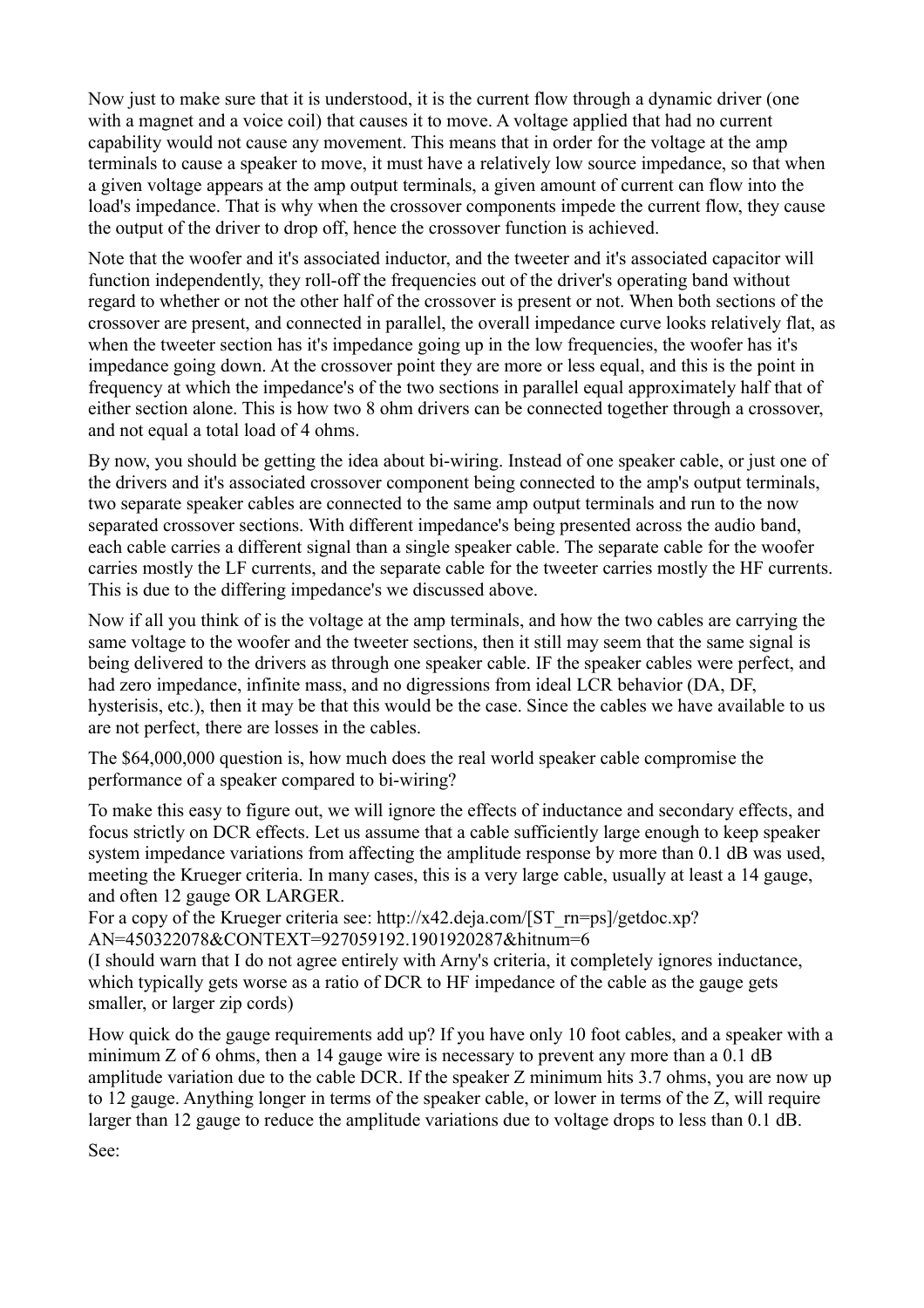## [Bi-Wiring Attenuation of Inter-Driver IM](http://web.archive.org/web/20071208042146/http://www.geocities.com/jonrisch/biwiring2.htm)

If we were to look at the simple change in DCR from merely doubling up on the cable, then distortion would only go down 6 dB, from halving the DCR and nothing more.

Of course, once we start using real music, with more than just two frequencies, and real world cable situations that might have even more DCR, and the inductance differences between a single zip cord and two high performance speaker cables, the amount of distortions in a single speaker cable go up considerably, and the amount of reduction in distortion is increased for the bi-wire comparison. This means that we might be into 2% IM or more, and with multiple frequencies, which make it even worse sounding.

All of the above totally ignores any potential magnetic field interactions, many of which would be time delayed and would smear out transients and large signals. The magnetic field distortion reduction would come from the separation of the LF currents and the HF currents. The time delayed and resonance associated signature would tend to make these distortions even more noticeable than the self-IM of the cable due to voltage drop.

I think it is easy to see that a multidriver system with higher order crossovers will react similarly to this very simple first order two-way system that has been analyzed.

It is interesting to note that higher order crossovers tend to have a similar input impedance for each section as a first order, and it is the output signal of the various sections of the crossover that are made to roll off steeper. In essence, the reductions in current for each cable in a bi-wire pair will be at a 6 dB/octave slope almost regardless of the crossover order.

Jon Risch

Last ditch explanation for those who still don't get it.

Assuming that you have read the above information, and have the beginings of an understanding of how a crossover works, and how it divides the frequencies to the speakers, lets try this:

Traditionally, a crossover cirucit for the woofer, and a crossover circuit for the tweeter are hooked up together inside the speaker (wired in parallel, hence the term parallel crossover is used for this type of network) and one set of terminals are present on the outside of the speaker box. In a bi-wire capable speaker, these two crossover sections are electrically separated, and a separate pair of terminals made available on the back of the speaker, one pair for the woofer, and one pair for the tweeter.

At each one of these separate pair of terminals, the LOAD seen by the amp is different: for the woofer, the majority of the LOAD is in the bass, with little loading in the treble for that separate circuit and driver. If you hooked up just one cable to the woofer terminals, then the current draw from the amp would be almost all in the bass region, with little or no current draw in the treble region. The woofer crossover is high impedance on the input to the woofer at high frequencies, and hence does not draw very much current. Compared to the traditional speaker system, with it's two crossover sections in parallel, this single cable to just the woofer section would only tend to draw current from the amp at low frequencies, while the full range crossover would draw current all across the audio band.

If we were to hook up a speaker cable to just the tweeter section on a bi-wired speaker, then this connection would draw very little current in the bass, as the tweeter crossover would be high impedance in the lows, while in the highs, where the tweeter provides output, there is some current being drawn from the amp. Again, just the tweeter section of the crossover and the tweeter only tend to draw significant current in the high frequencies, and very little in the bass.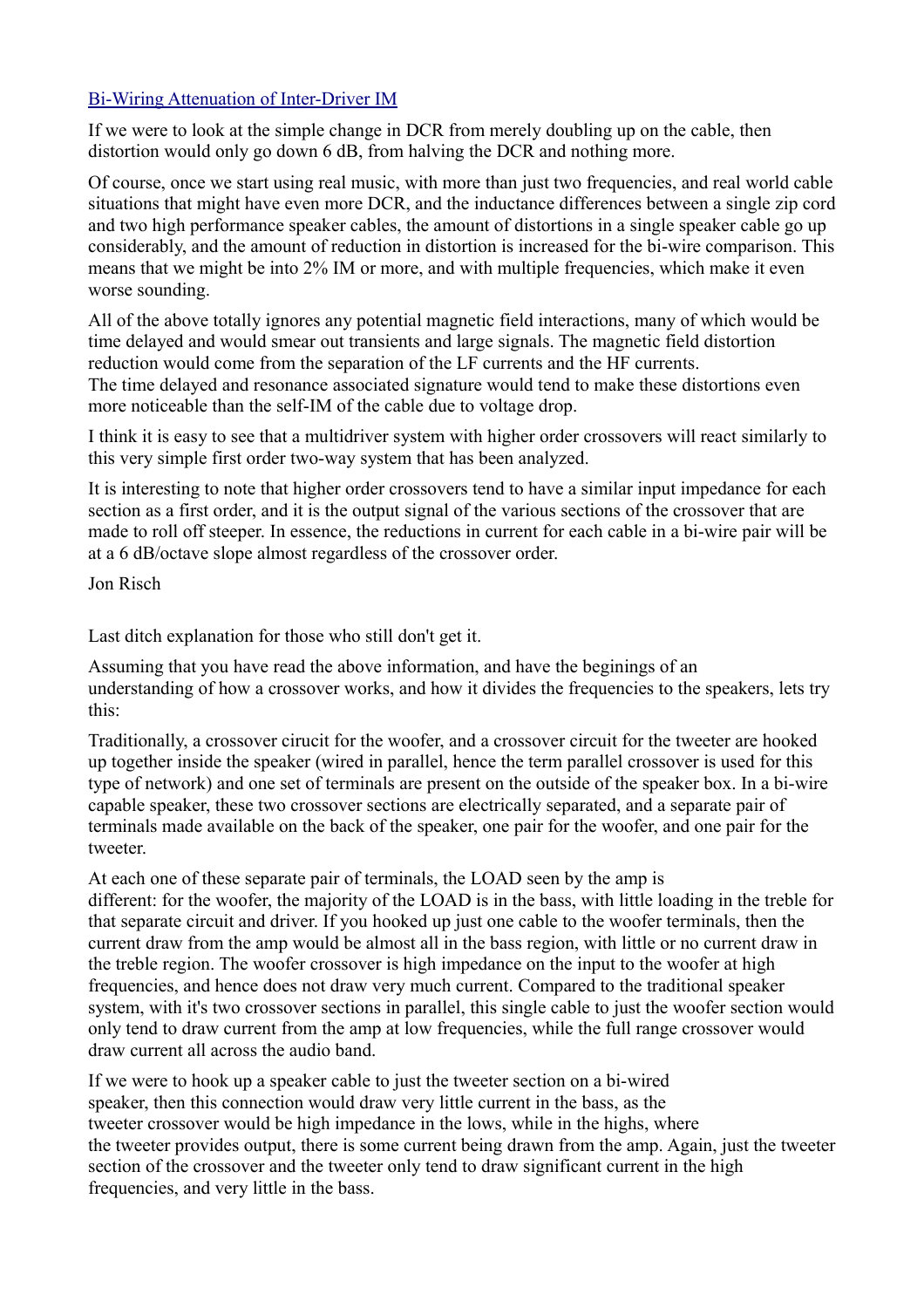Now, if we hook the two sections back together AT THE SPEAKER, we have essentially provided the traditional speaker/crossover hookup, and the single speaker cable will once again carry current at all frequencies, not just the bass, or not just the treble.

HOWEVER, if we run a separate speaker wire to each of the bi-wire terminal pairs at the speaker, each cable will now carry a different signal than a single cable, as the load at each pair of terminals, the woofer pair, and the tweeter pair, is different. The cable from the amp to the woofer will carry a lot of current in the bass, but hardly any in the treble region. This is a direct consequence of the way the crossover functions, and the fact that a dynamic speaker needs current to work.

Note that even if the cables were zero resistance, and zero inductance, etc., they would still carry different signals, due to the differing current draws vs. frequency.

This ties in with the diagrams at: http://www.geocities.com/jonrisch/page9.htm

Which shows first the current draw of a single speaker cable, and then the current draw through a set of bi-wire cables connected to the same speaker, only bi-wired.

Because real world speaker cables do have some resistance, and do have some inductance, they will exhibit voltage drops bassed on this current flow. The voltage differences would be quite small for low DCR/low inductance cables, but still present nonetheless. The variations in the voltage portion of the signal may be -40 db or -50 dB or more down, but this is not as low as one might think, and since the IM distortion that would arise due to bi-wiring is not at any single frequency, but will be occuring at many different frequencies. This raises the potential audibility of the total amount of IM that occurs, and makes it more likely to intrude into the musical presentation.

Again, see the web pages I reference.

There is no doubt that differing currents are flowing in the two cables of a bi-wire set-up, and since current flow sets up a magnetic field, and magnetic fields interact with current flows, the oportunity for IM and other deleterious interactions is present.

The IM part has been measured, and I present this on my web site.

Start at :

http://www.geocities.com/jonrisch/page7.htm

Perhaps this will all make more sense to you now.

Jon Risch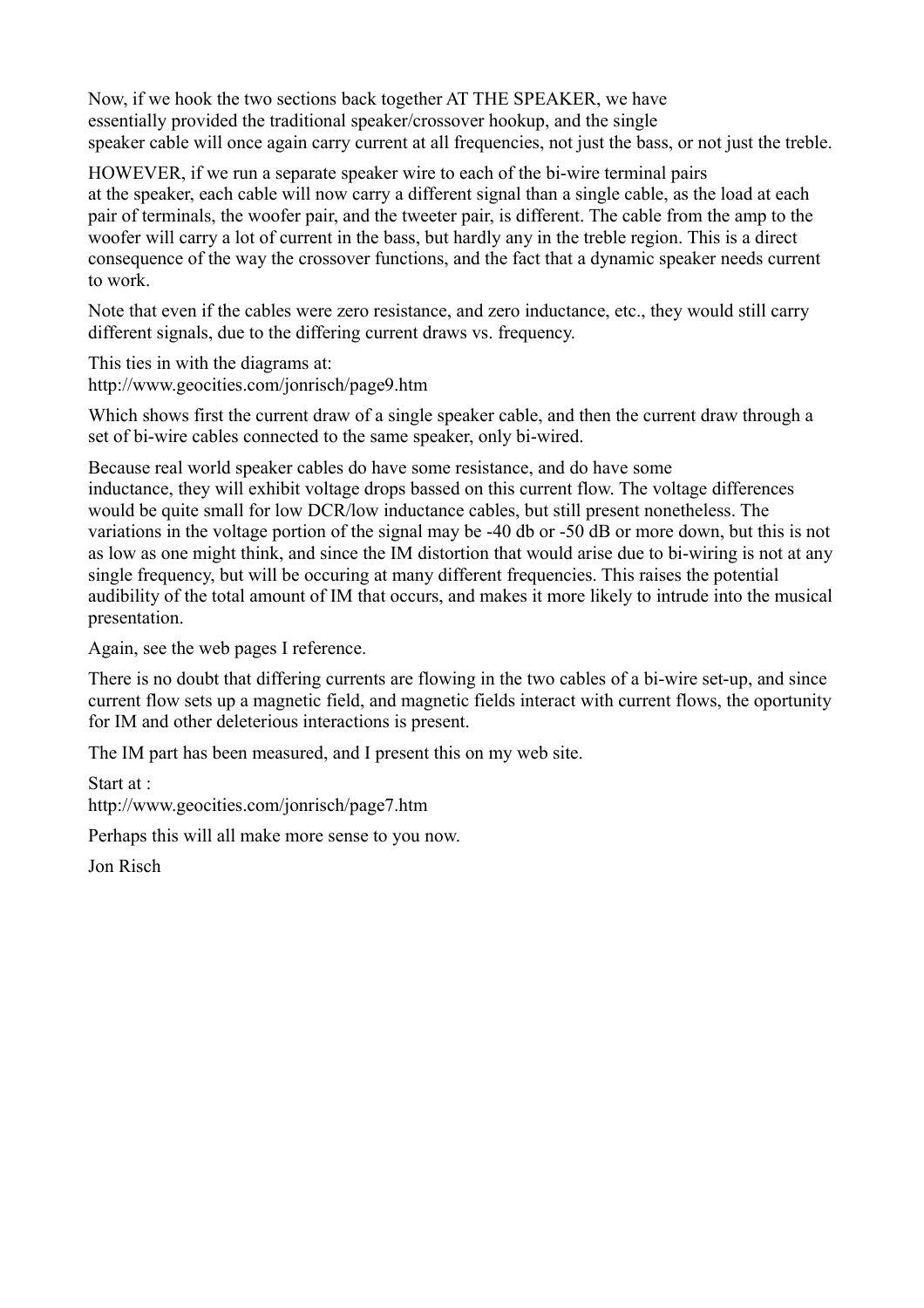# **Bi-wiring Attenuation of Inter-Driver IM**

Fig. 1 shows a typical single wired speaker system, with a second order (12 dB/oct) crossover included. The speaker crossover components Lw, Cw, Lt and Ct are inside the speaker.

The lumped sum cable electrical parameters are shown as L1, R1, and C1.

The amplifier output impedance is shown as Ra.

Fig. 2 shows a bi-wiring connection, with the additional circuit elements it has.

Fig. 3 shows the woofer and tweeter as AC generator signal sources.

Fig. 4 shows the simplified circuit diagram for analyzing the bi-wire vs. the single wire.

Fig. 5 shows the attenuation of inter-driver IM due to bi-wiring when the second bi-wire cable is adding a second cable same as the first (a common way folks bi-wire).

Fig. 6 shows the attenuation of inter-driver IM due to bi-wiring when the single wiring has an equal resistance.

This is the way the cable naysayers insist that it be compared.

Simplifications and assumptions:

Cable capacitance is going to be negligible from a signal attenuation standpoint. This does not mean that it has no audible effect, just that it does not figure into these simple first approximation calculations.

Cable inductance is going to be negligible from a signal attenuation standpoint in the typical crossover range of a two-way speaker system. For some really high inductance cables, this will not be a good assumption, as they are significantly inductive down to 3 kHz.

Connection resistance is considered to be negligible.

So we are going to look at the simple resistive attenuation that bi-wiring provides vs. a single wiring circuit, given that the two speakers can both act as generators and attempt to send spurious signals to one another. Generator source resistance is taken to be 8 ohms, as is the effective load resistance of the other driver. Cable length is a reasonable 15 foot length for both a single wired speaker cable, and for each of the bi-wire cables.

First analysis based on the common practice of adding a second cable the same as the first one. This has the total bi-wiring resistance half that of the single wiring,

Second analysis based on maintaining equal resistance between the single wire case, and the biwiring case.

The table does not include the effects of the crossover components, that is, it is shown as a broadband resistive attenuation.

In practice, the loudspeaker system crossover will tend to limit the attenuation effects to around the electrical crossover frequency, for about an octave or so on either side.

Some might think that the presence of the crossover components will totally throw this resistively based analysis off. While it will change the numbers a bit, the fact that I used the nominal loudspeaker load resistance of 8 ohms, means that for real world speakers that tend to actually run lower than that, the amount of extra impedance added by crossover components that are at approx. a similar impedance as the drivers, which when added to the real world impedance of the drivers at 6- 7 ohms, totals about 10-12 ohms, not too far off from the 8 ohms nominal. So for the region of interest centered around the crossover, these numbers will do for a first approximation.

This does mean that the effects of such "cross-driver signal attenuation" will be limited to a region of about 2 octaves centered on the electrical crossover frequency point.

The crossover roll off itself may be considered as part of the reduction, but this roll off is applied to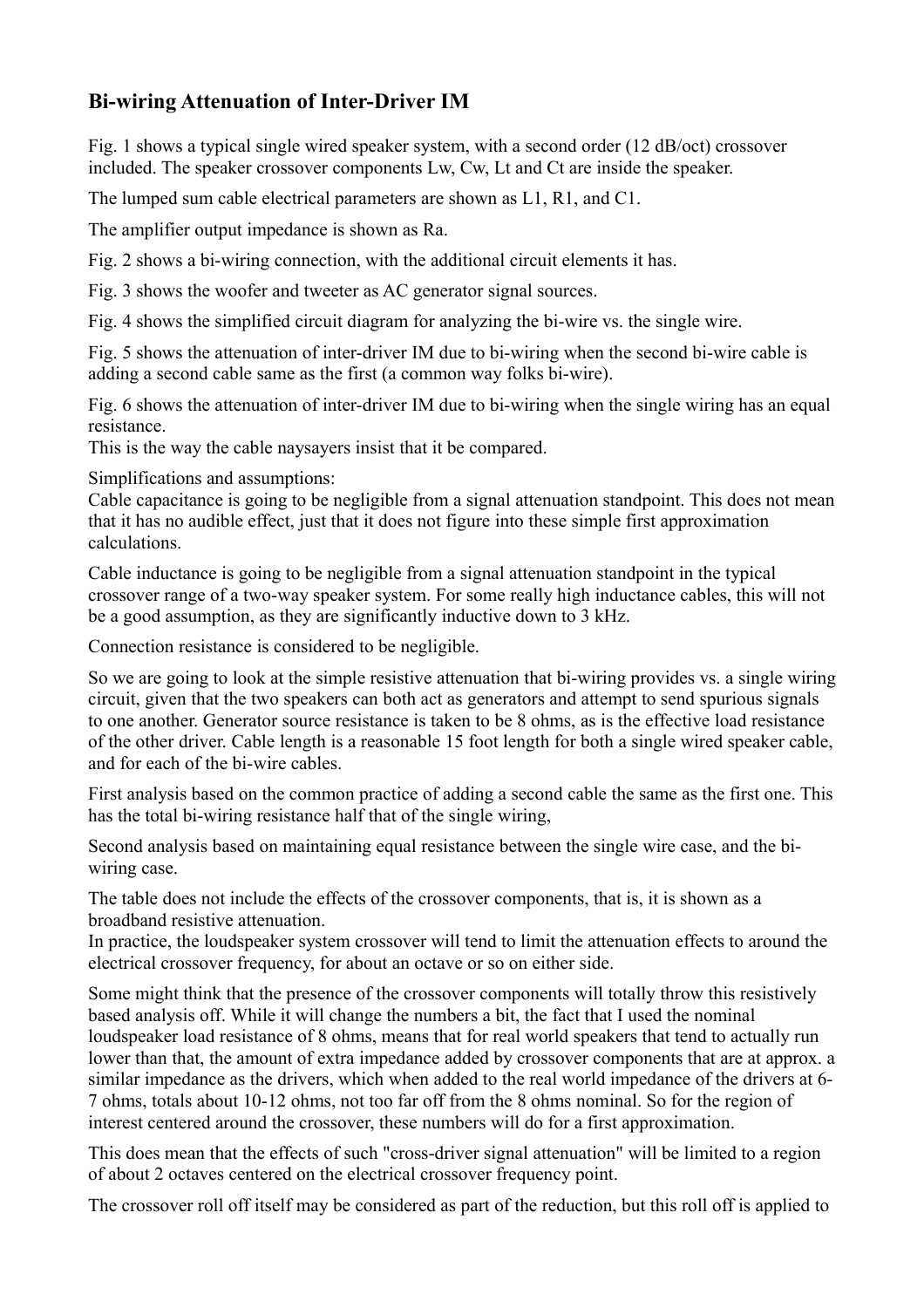both the signal coming from the tweeter bi-wire speaker cable AND to the single speaker cable, so that any advantage this represents will be present for both cables equally.



**Single Wiring Circuit Diagram**



**Bi-Wiring Circuit Diagram**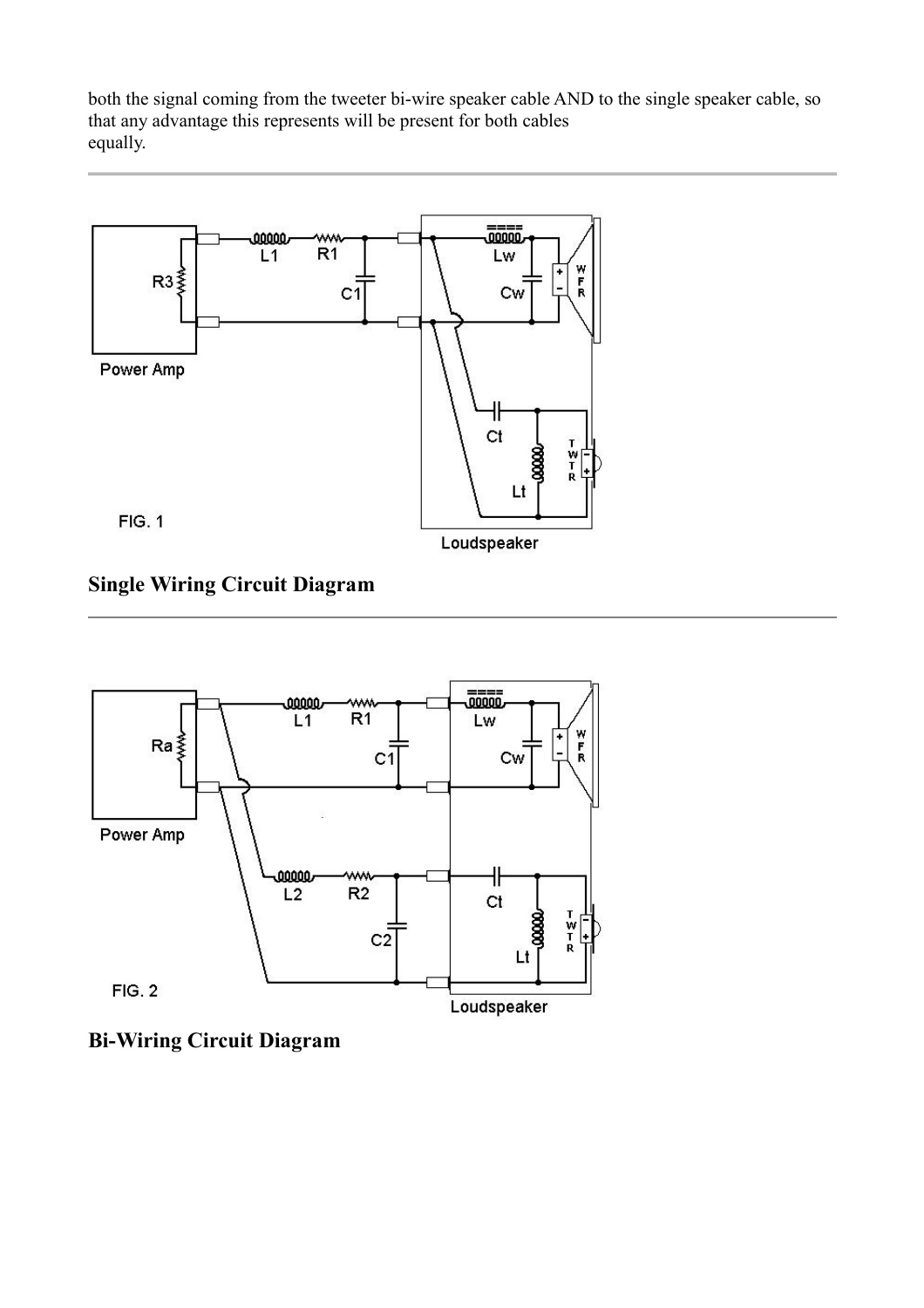

**Woofer and Tweeter shown as signal generator sources**



**Simplified Circuit for Analysis, Bi-Wiring Circuit on top, Single Wiring Circuit on the bottom**

Only the woofer into the tweeter portion is shown, the tweeter can also attempt to send a signal into the woofer.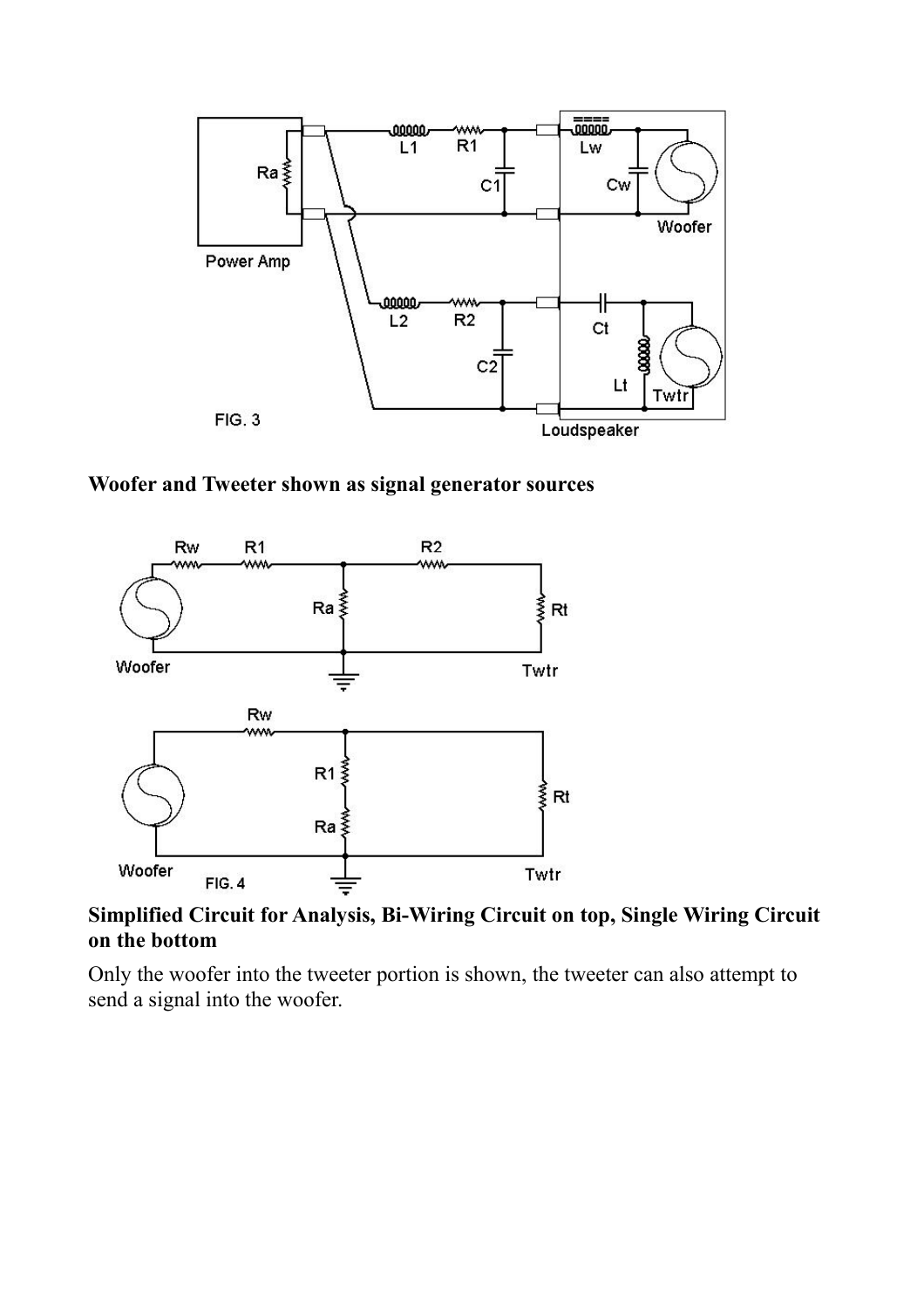Driver to Driver Attenuation in dB for Various Conditions

| Wire Ga.        | Amp Output Z<br>Ohms | DF   | <b>Bi-Wire</b><br><b>Attenuation</b><br>dB | <b>Single Wire</b><br><b>Attenuation</b><br>dB | Difference in dB |
|-----------------|----------------------|------|--------------------------------------------|------------------------------------------------|------------------|
| 12              | 0.008                | 1000 | $-60.1$                                    | $-42.7$                                        | $-17.4$          |
| 12 <sup>2</sup> | 0.8                  | 10   | $-21.6$                                    | $-21.1$                                        | $-0.49$          |
| 16              | 0.008                | 1000 | $-60.0$                                    | $-35.5$                                        | $-24.5$          |
| 16              | 0.08                 | 100  | $-40.4$                                    | $-32.0$                                        | $-8.40$          |
| 16              | 0.8                  | 10   | $-21.8$                                    | $-20.5$                                        | $-1.34$          |
| 22              | 0.008                | 1000 | $-61.0$                                    | $-24.6$                                        | $-36.9$          |
| 22              | 0.08                 | 100  | $-41.3$                                    | $-23.7$                                        | $-17.6$          |

Bi-Wiring Half the Resistance of Single Wiring

FIG.5

## **1st Set of Conditions - Adding a second (same) cable for bi-wiring**

Driver to Driver Attenuation in dB for Various Conditions

Single Wiring Same Resistance as Bi-Wiring

| Wire Ga.        | Amp Output Z<br>Ohms | DF   | <b>Bi-Wire</b><br><b>Attenuation</b><br>dB | <b>Single Wire</b><br><b>Attenuation</b><br>dB | Difference in dB |
|-----------------|----------------------|------|--------------------------------------------|------------------------------------------------|------------------|
| 12              | 0.008                | 1000 | $-60.1$                                    | $-47.6$                                        | $-12.5$          |
| 12 <sup>2</sup> | 0.8                  | 10   | $-21.6$                                    | $-21.4$                                        | $-0.27$          |
| 16              | 0.008                | 1000 | $-60.0$                                    | $-40.9$                                        | $-19.1$          |
| 16              | 0.08                 | 100  | $-40.4$                                    | $-35.1$                                        | $-5.27$          |
| 16              | 0.8                  | 10   | $-21.8$                                    | $-21.0$                                        | $-0.82$          |
| 22              | 0.008                | 1000 | $-61.0$                                    | $-30.0$                                        | $-31.0$          |
| 22              | 0.08                 | 100  | $-41.3$                                    | $-28.1$                                        | $-13.2$          |

**FIG. 6** 

## **2nd Set of Conditions - Single wiring resistance same as Bi-wiring total resistance.**

If we examine the results of this simplified first approximation analysis, we see that use of small wires for speaker cable, as sometimes practiced to keep skin effect issues to a minimum, tends to increase the attenuation of the inter-driver IM.

Very low output Z power amplifiers also tend to increase the attenuation of the inter-driver IM.

However, high output Z power amps used with large speaker cable wires having low resistance shows very little improvement over single wiring. This does not mean that all such power amps, which include most tube amps, and certain low negative feedback SS amps, will not respond at all to bi-wiring, as this is only one aspect of several with regard to bi-wiring differing from single wiring.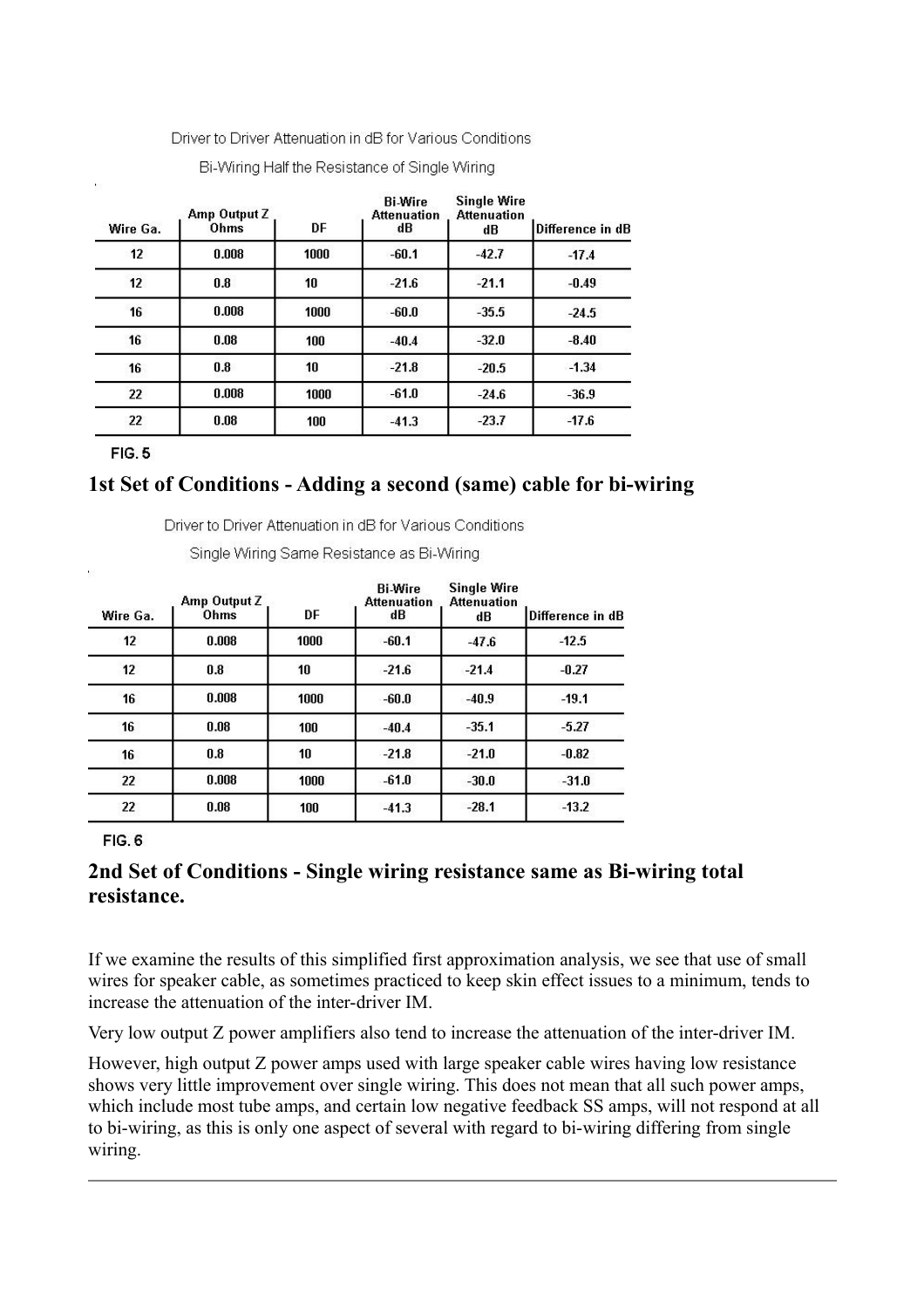# **Source of Signal from One Driver Into Another**

What are the sources of the speaker drivers feeding signal back into the crossovers? Well, there are two sources.

One source would any resonant behavior in a given driver, whatever the reason for the resonance. Woofers have a fundamental resonance that is a single peak in a closed (sealed) box, or a double peak in a vented enclosure, but they also have some cone and suspension related resonances at higher frequencies too. These often show up as small wrinkles in the impedance curve, that correlate to small bumps or a bump/dip in the speakers response, and these can be seen in the amplitude response by using a time domain waterfall response function.

Tweeters have a fundamental resonance well within the audio band, often just one octave or less below the crossover frequency. This is a prime candidate for a spurious signal as well.

The other source is the output from the OTHER speaker, that is, the woofer feeding into the tweeter, and vice versa.

# **Bi-wiring**

Now for the relevant data regarding how much the drivers in a multi-way speaker system affect one another.

First, the details.

Data was taken on a two-way 8 ohm nominal, 8" woofer, 1" soft dome tweeter system, with a second order crossover network.

Drive level to the speakers was approx. 1W, 2.83V Curves were taken in an anechoic chamber.

The graphs have 0 dB at 0.316 Volts RMS.

In order to correlate the drive level with the output level, subtract 19 dB.



## **FIGURE A**

Output of Woofer when acoustically driven by Tweeter in Red. Output of Tweeter when acoustically driven by woofer in Blue. Direct connection to driver not electrically driven (crossover bypassed).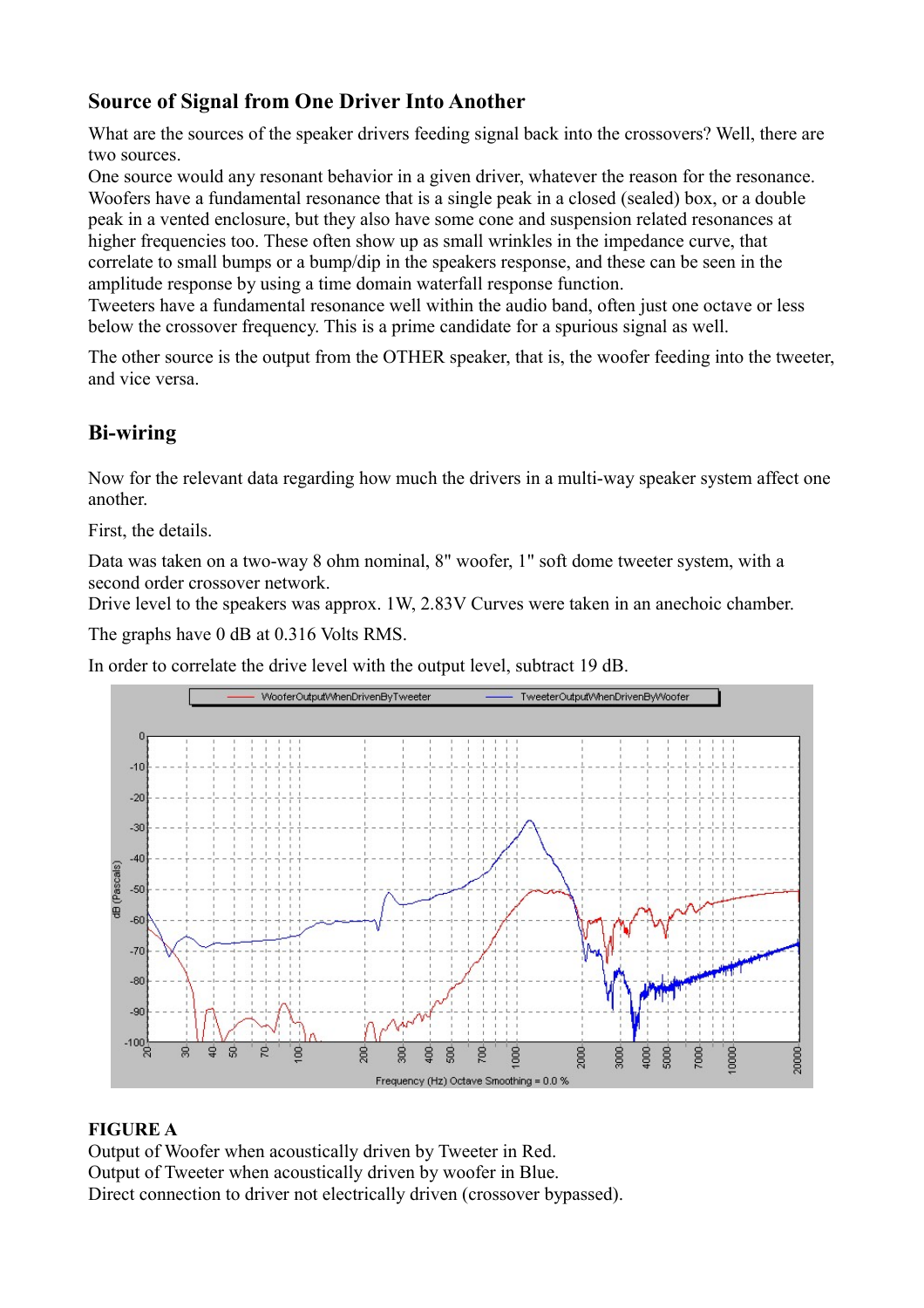

#### **FIGURE B**

Output of Woofer when acoustically driven by Tweeter, through 2nd order crossover in Light Blue. Output of Tweeter when acoustically driven by woofer, through 2nd order crossover in Green. Connection through crossover (crossover not bypassed).



## **FIGURE C**

Woofer output through crossover when acoustically driven by an 18" subwoofer. This is a Pro Sound subwoofer, with 95 dB sensitivity in the bass, so subtract an additional 6 dB from the graph level to equate to home hi-fi subwoofer.